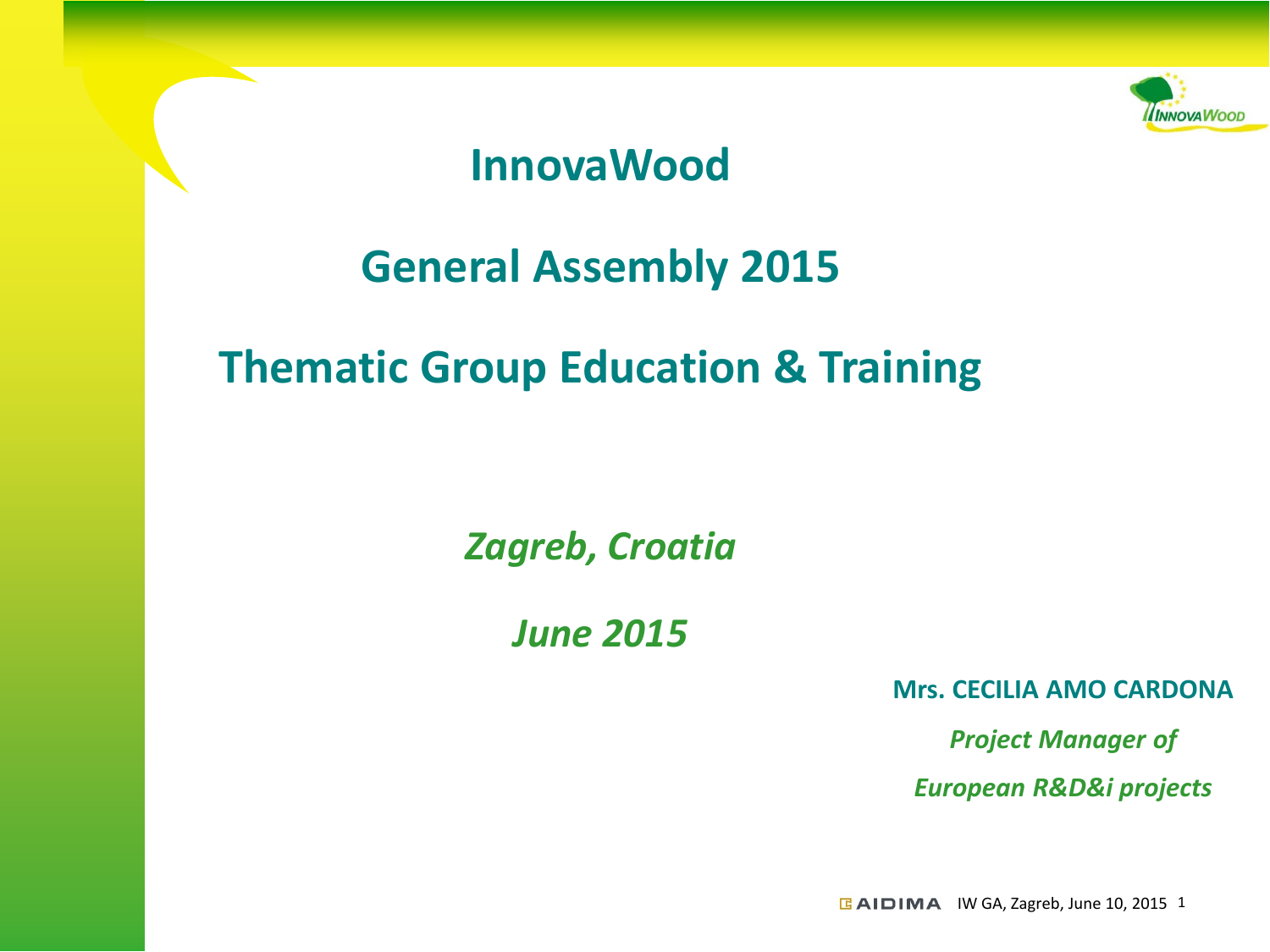

## **Index**

### **1. Strategic goals.**

- *Composition of the E&T Thematic Group*
- *Objectives and main activities*

## **2. Current on-going actions.**

- *InnovaWood VET Subgroup*
- *Mapping of both Higher Education and VET institutions in the FBI sector in Europe*
- *Collaboration with education and training establishments*
- *FUNES Erasmus+ project*

- *Membership increment*
- *Erasmus+ Knowledge Alliance*
- *Erasmus+ Sector Skills Alliance*
- *Marie Sklodowska-Curie Actions*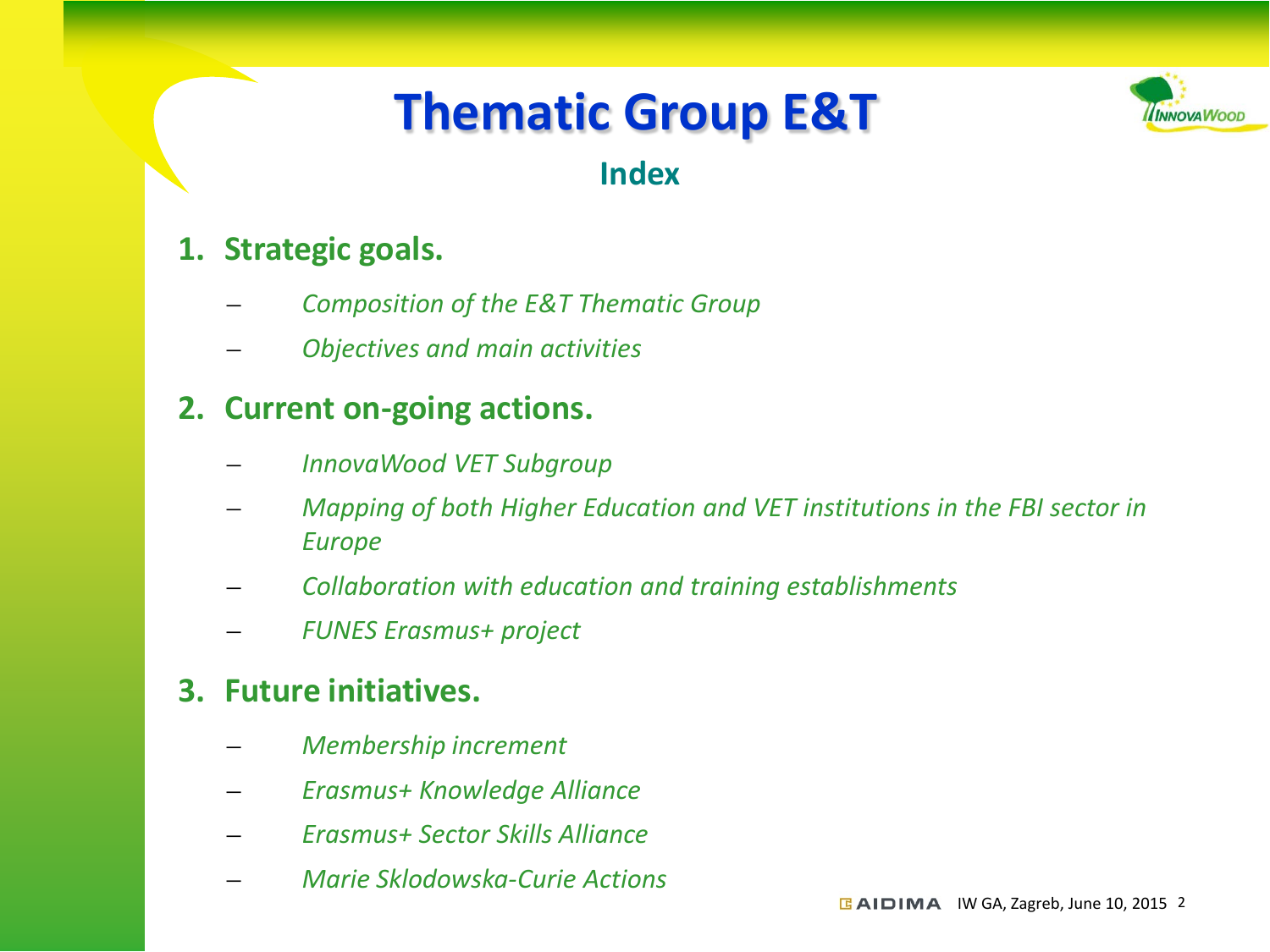

## **Index**

### **Strategic goals.**

- *Composition of the E&T Thematic Group*
- *Objectives and main activities*

#### **Current on-going actions.**

- *InnovaWood VET subgroup*
- *Mapping of High Level and Vocational Education & Training organizations in the FBI sector in Europe*
- *Collaboration education and training establishments*
- *FUNES Erasmus+ project*

- *Membership increment*
- *Erasmus+ Knowledge Alliance*
- *Erasmus+ Sector Skills Alliance*
- *Marie Sklodowska-Curie Actions*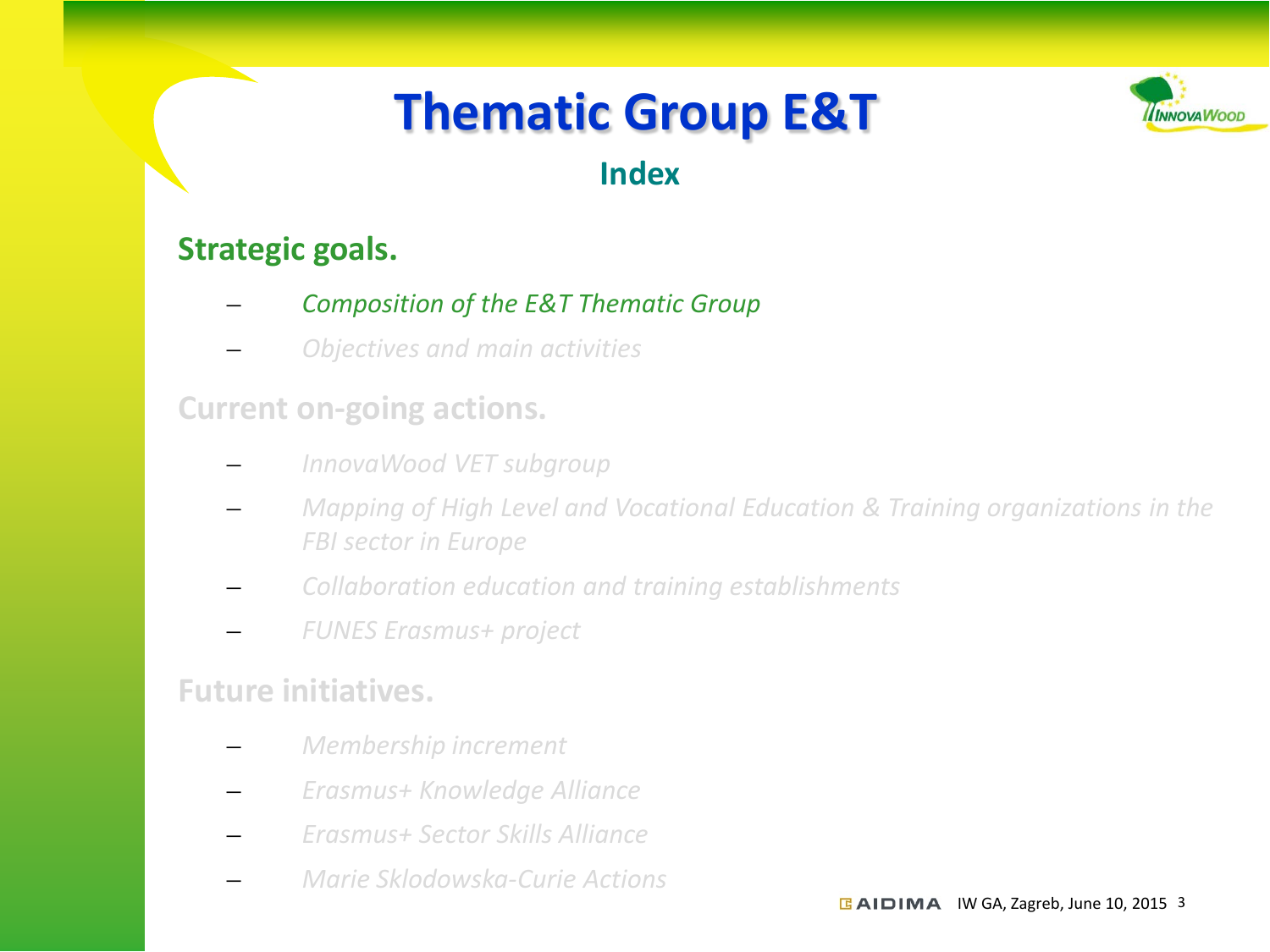

## **1. Strategic goals**

#### • **Composition:**

The E&T Thematic Group is composed by **experts** whose intention is to **enhance the benefits** that stem from this group:

- 1. M. Boronat IW E&T Thematic Group leader and AIDIMA (Valencia, Spain)
- 2. A. Vasconcelos Centro De Formação Profissional Das Indústrias Da Madeira E Mobiliário (Lordelo, Portugal)
- 3. M. Llaudes AIDIMA (Valencia, Spain)

More experts to take part in this core group have been invited:

- 1. B. de Turck Union Européenne de l Ameublement (Brussels, Belgique)
- 2. Trade Union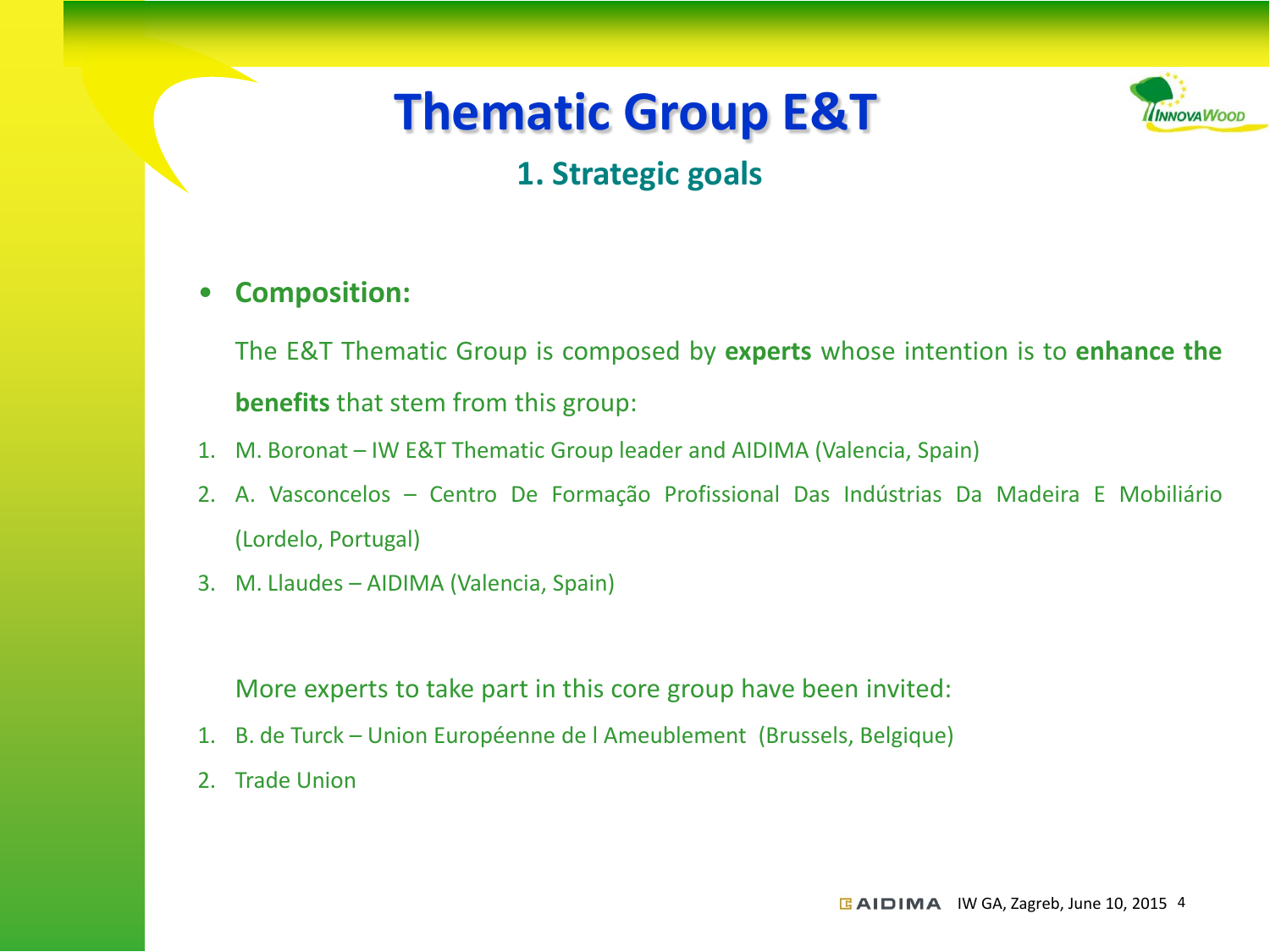

## **Index**

### **Strategic goals.**

- *Composition of the Education and Training Thematic Group*
- *Objectives and main activities*

### **Current on-going actions.**

- *InnovaWood VET subgroup*
- *Mapping of High Level and Vocational Education & Training organizations in the FBI sector in Europe*
- *Collaboration education and training establishments*
- *FUNES Erasmus+ project*

- *Membership increment*
- *Erasmus+ Knowledge Alliance*
- *Erasmus+ Sector Skills Alliance*
- *Marie Sklodowska-Curie Actions*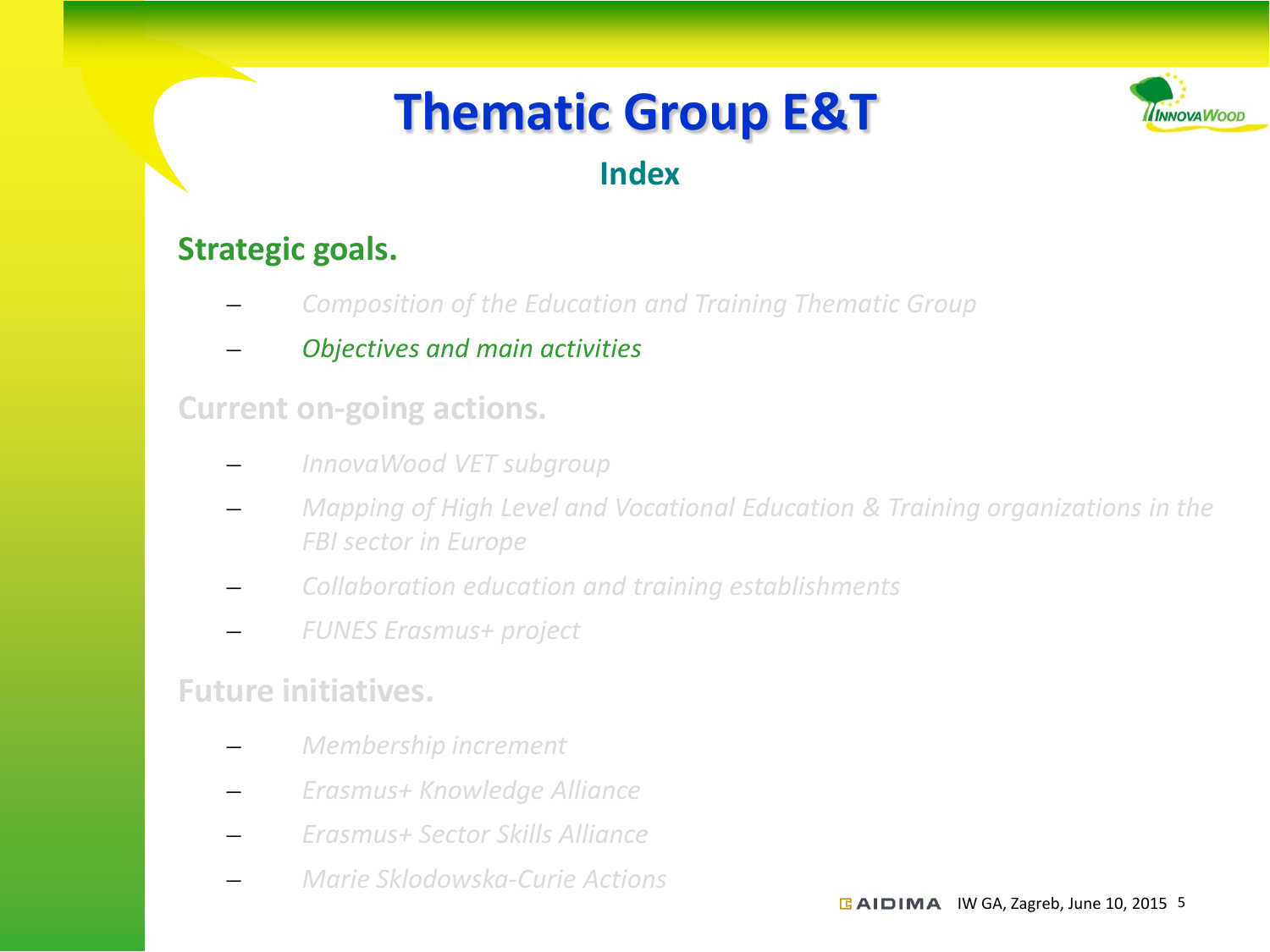

#### • **Objectives:**

The E&T Thematic Group focuses on the **development of skills that support R&D in the sector** as well as on **improving further education and life-long learning**.

#### • **Main activities:**

- **1. Promotion of initiatives** to harmonize and increase E&T capacities and infrastructures in Europe.
- 2. Increasing **collaboration between E&T establishments** across Europe.
- **3. Development of strategies responding to the E&T needs** of the FBI sector in Europe.
- **4. Mapping of both Higher Education and VET institutions** in the FBI sector in Europe.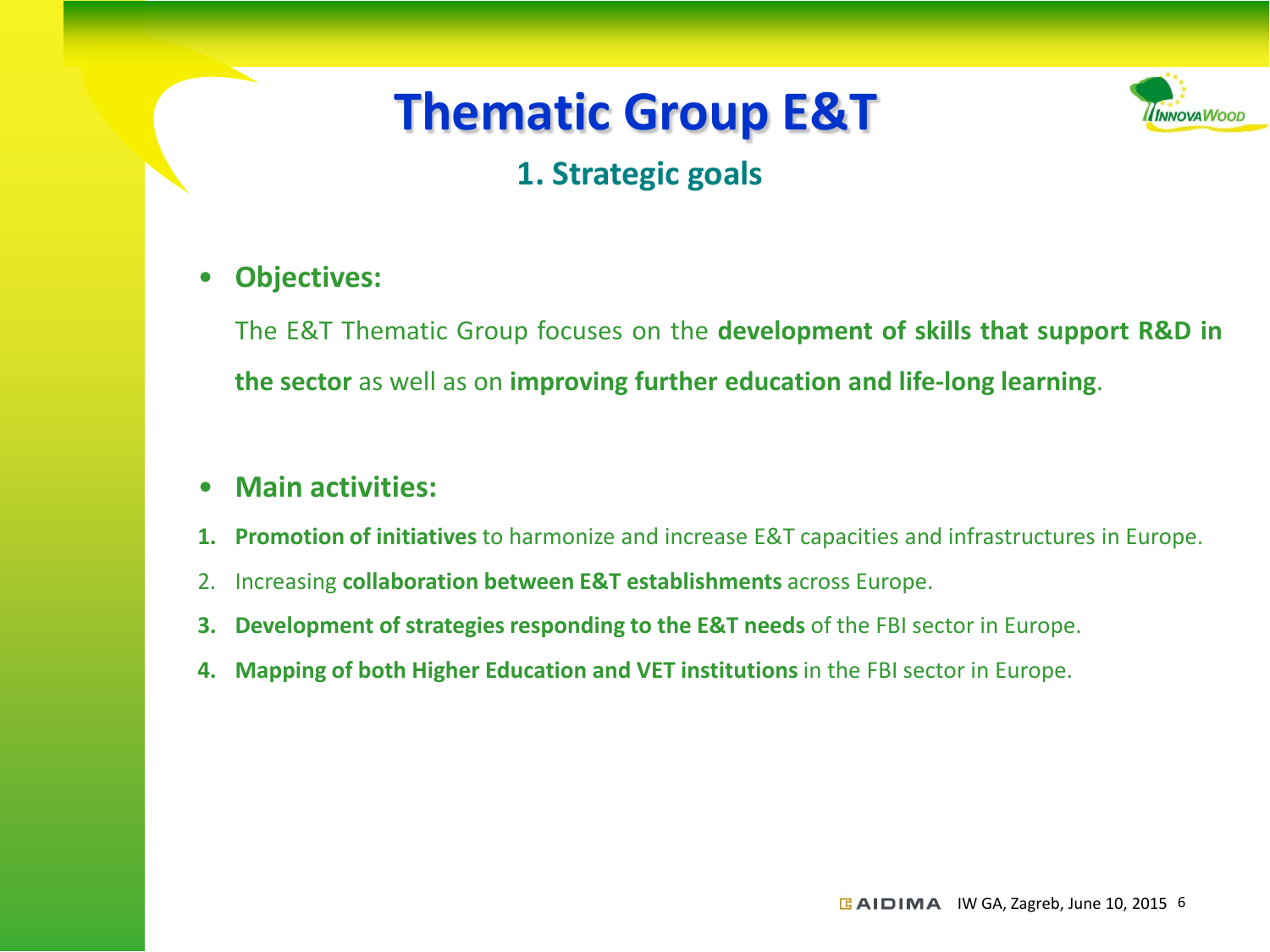

## **Index**

**Strategic goals.**

- *Composition of the Education and Training Thematic Group*
- *Objectives and main activities*

### **Current on-going actions.**

- *InnovaWood VET subgroup*
- *Mapping of High Level and Vocational Education & Training organizations in the FBI sector in Europe*
- *Collaboration education and training establishments*
- *FUNES Erasmus+ project*

- *Membership increment*
- *Erasmus+ Knowledge Alliance*
- *Erasmus+ Sector Skills Alliance*
- *Marie Sklodowska-Curie Actions*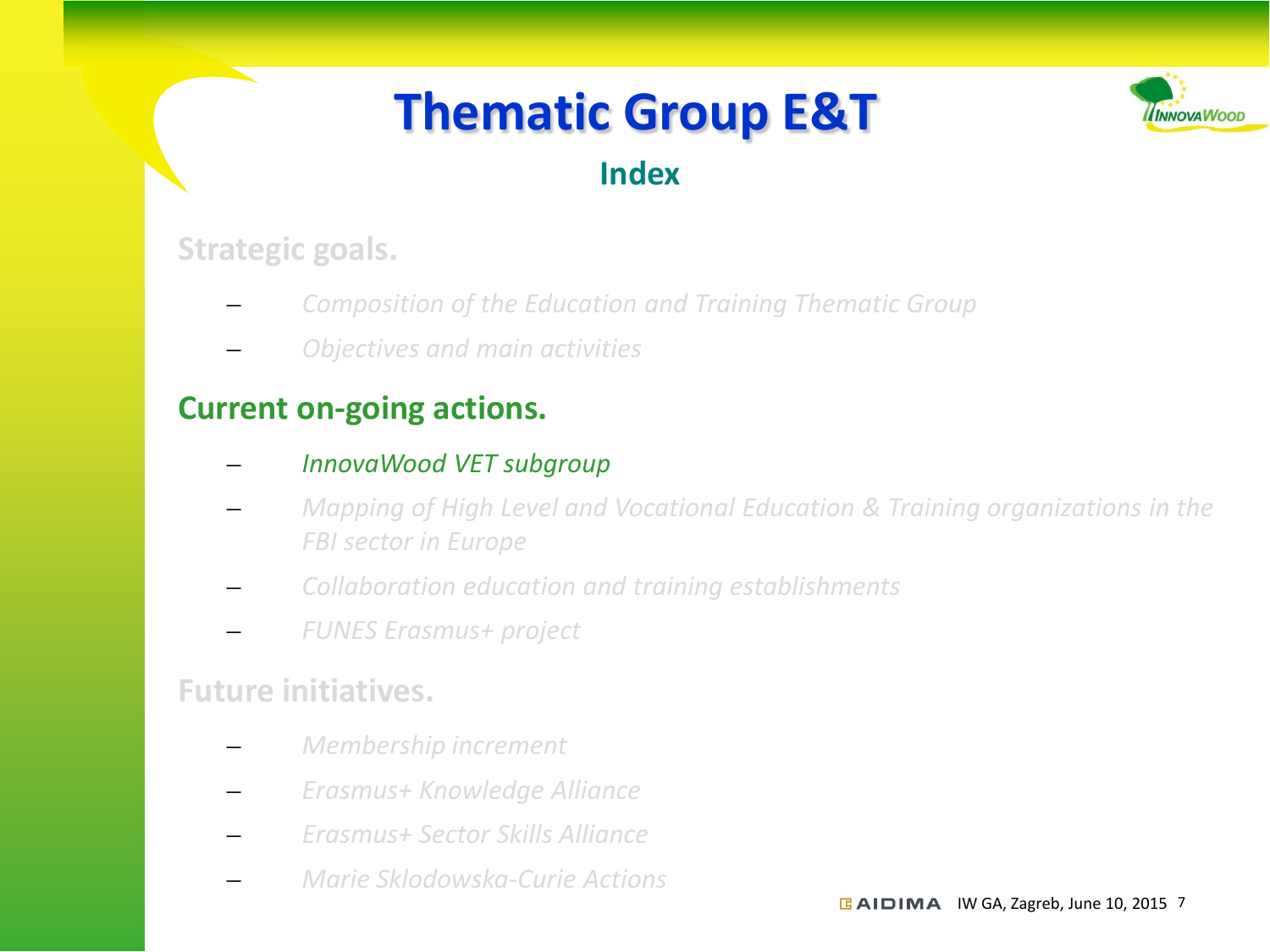

## **2. Current on-going actions**

#### • **InnovaWood VET subgroup**

The main goal of the VET subgroup is to create a **working group** that provides an **OBSERVATORY** to **identify innovative trends** that should be **transformed into skills and competences** to maintain a pertinent **level of professional qualifications** in the sector. Via the subgroup more VET centres will be attracted and involved in the IW network.

#### Planned strategy:

- 1. Extension of the E&T panel of experts that will gather all representative stakeholders from:
	- Universities and R&D centres (forestry, construction, furniture), VET centres of both intermediate and higher level (wood, furniture, construction and upholstery)
	- Business associations
	- Trade unions and social agents
	- Representative companies at European level
- 2. Establishment of a Webinar every 6 months to share results of potential questionnaires with key questions, from which trends will be highlighted.
- 3. These key results will be transferred to IW Boards for decision-making.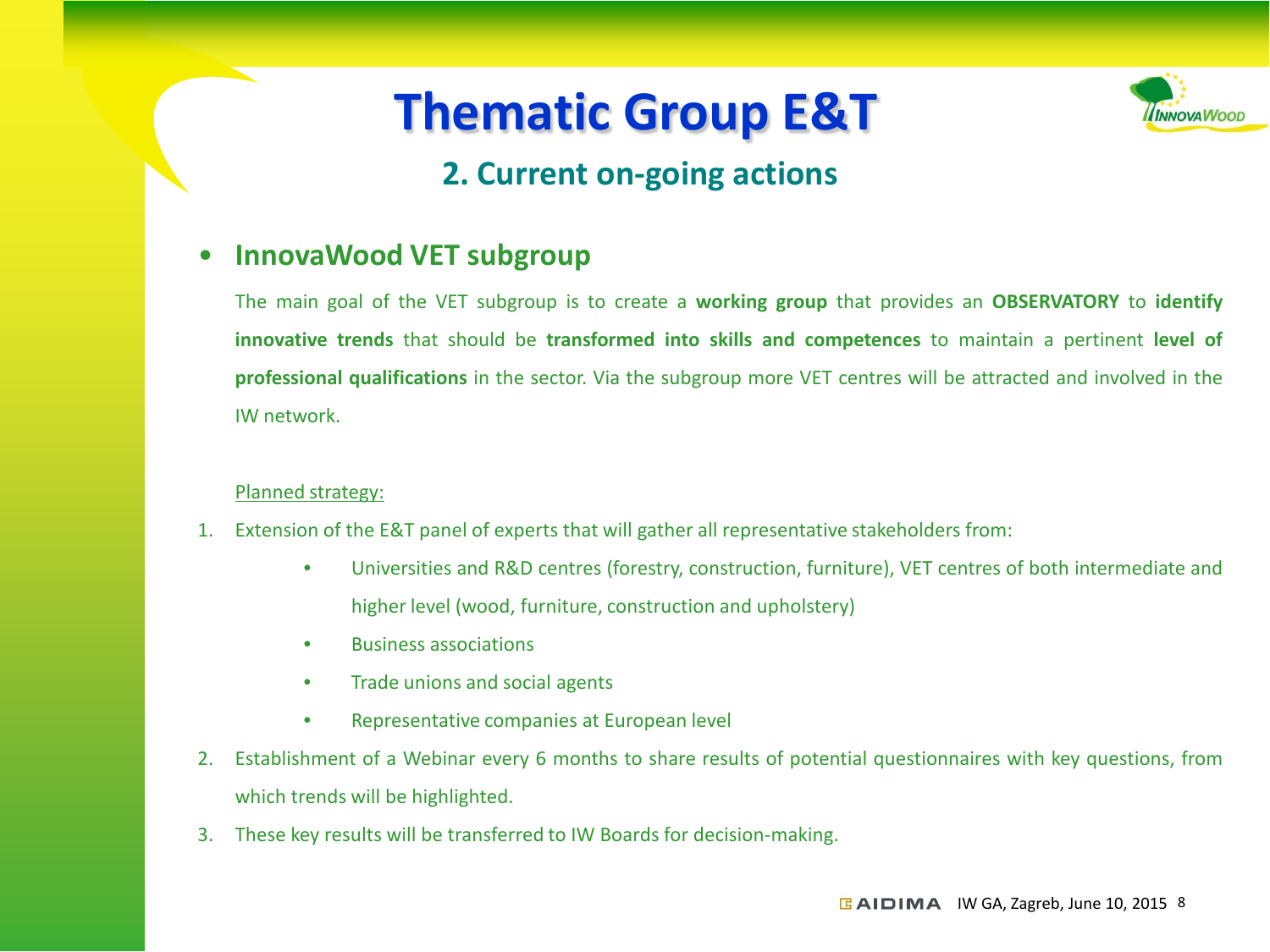

## **Index**

**Strategic goals.**

- *Composition of the Education and Training Thematic Group*
- *Objectives and main activities*

## **Current on-going actions.**

- *InnovaWood VET subgroup*
- *Mapping of both Higher Education and VET institutions in the FBI sector in Europe*
- *Collaboration education and training establishments*
- *FUNES Erasmus+ project*

- *Membership increment*
- *Erasmus+ Knowledge Alliance*
- *Erasmus+ Sector Skills Alliance*
- *Marie Sklodowska-Curie Actions*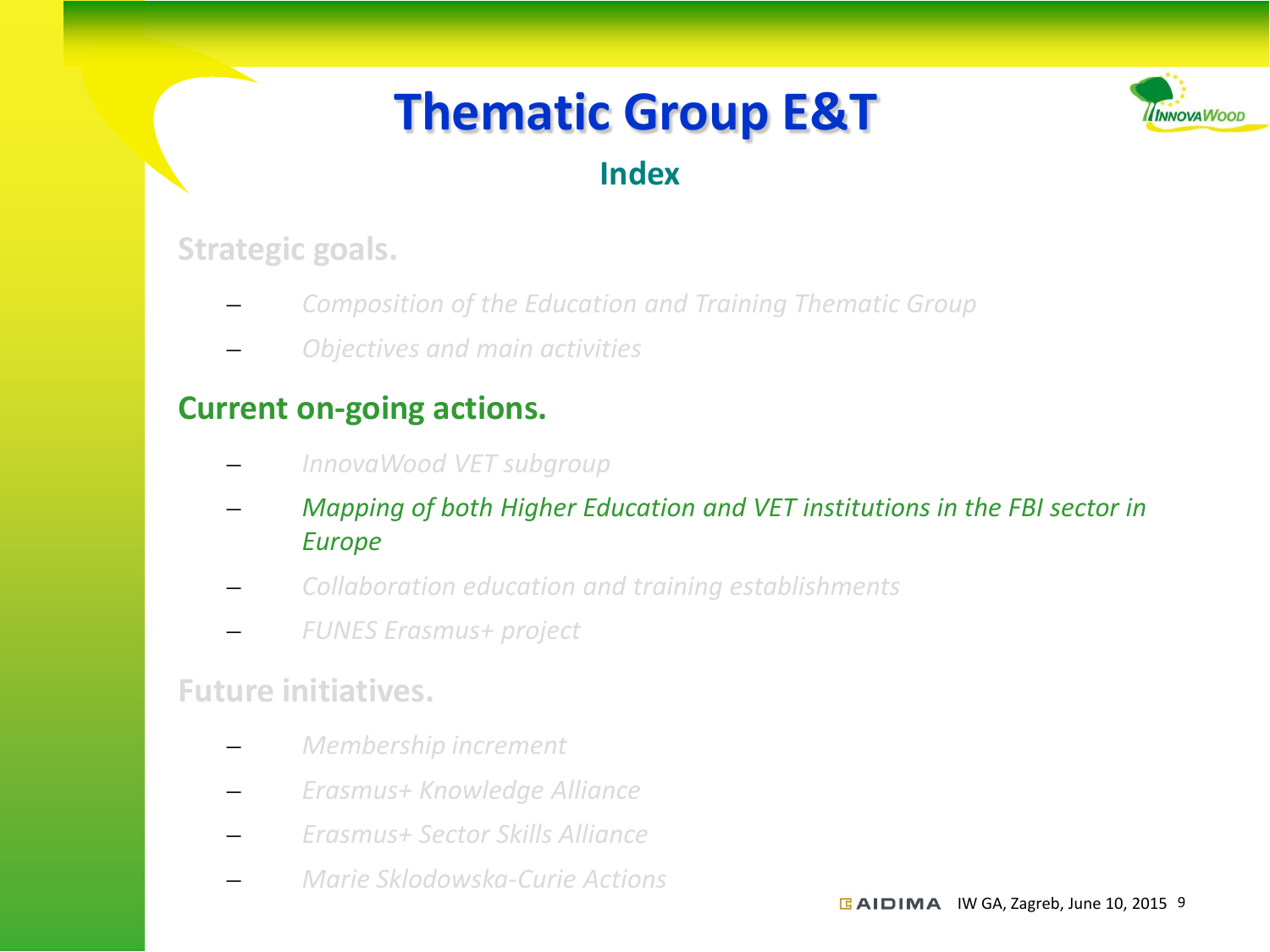

## **2. Current on-going actions**

• **Updating the Mapping of both Higher Education and VET institutions in the FBI sector in Europe**

A **complete list** incorporating professional universities, business associations, trade unions, experts in Qualification Systems… will be created. Via a questionnaire these institutions will be monitored about the possibility to support **mobility of professionals in Europe** and mutual **recognition of studies and qualifications**, or at least a better use of different training systems - national education of common interest.

#### Planned strategy:

- 1. Preparation of a questionnaire and sending it to each of these identified centres. The first questionnaire will be the types of studies taught and their level.
- 2. Classification of these centres by type of studies.
- 3. Enquiry about whether they are interested in sending or receiving students or teachers (staff) provided IW organizes a mobility activity through Marie-Curie actions.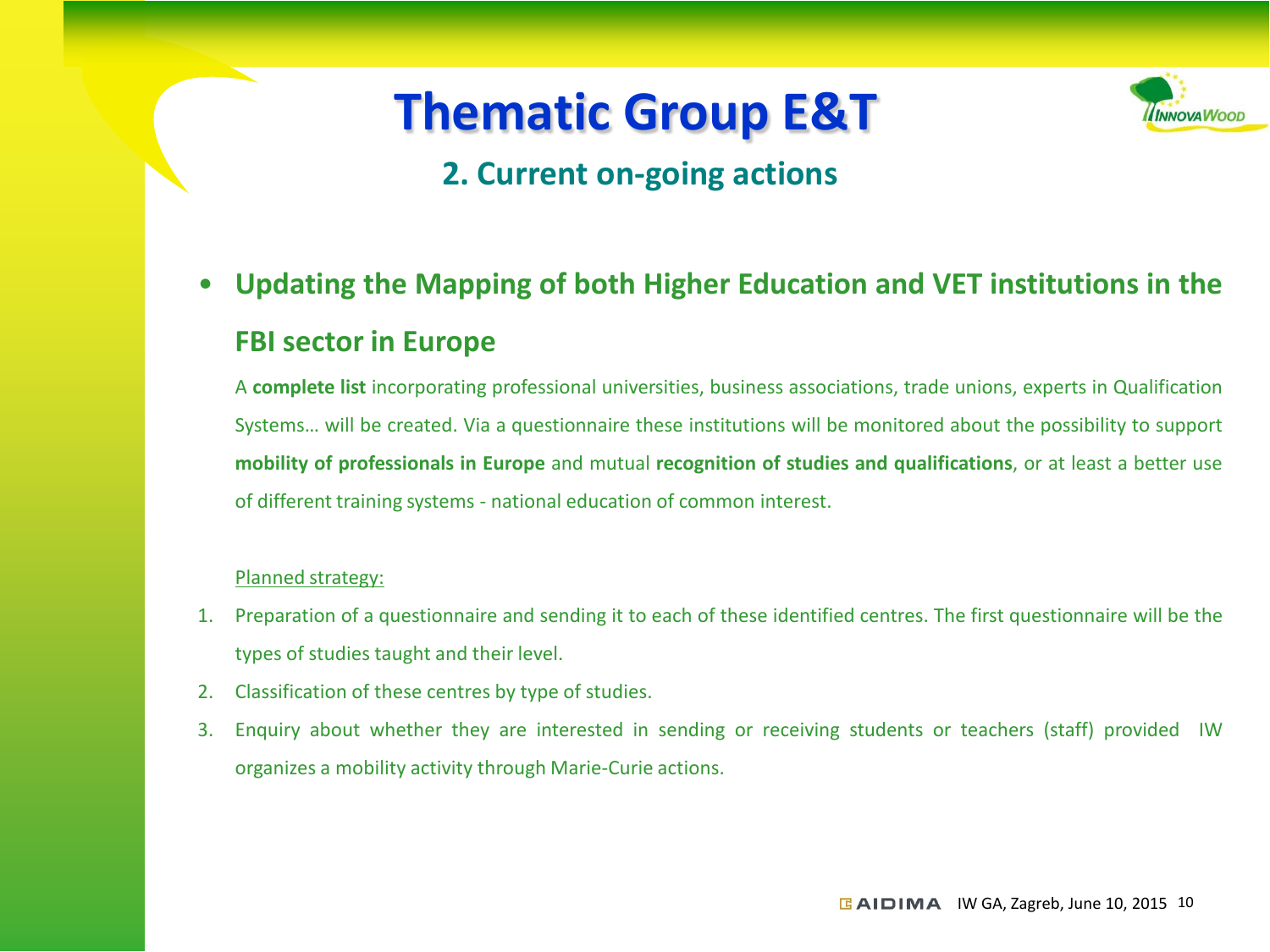

## **Index**

### **Strategic goals.**

- *Composition of the Education and Training Thematic Group*
- *Objectives and main activities*

### **Current on-going actions.**

- *InnovaWood VET subgroup*
- *Mapping of High Level and Vocational Education & Training organizations in the FBI sector in Europe*
- *Collaboration education and training establishments*
- *FUNES Erasmus+ project*

- *Membership increment*
- *Erasmus+ Knowledge Alliance*
- *Erasmus+ Sector Skills Alliance*
- *Marie Sklodowska-Curie Actions*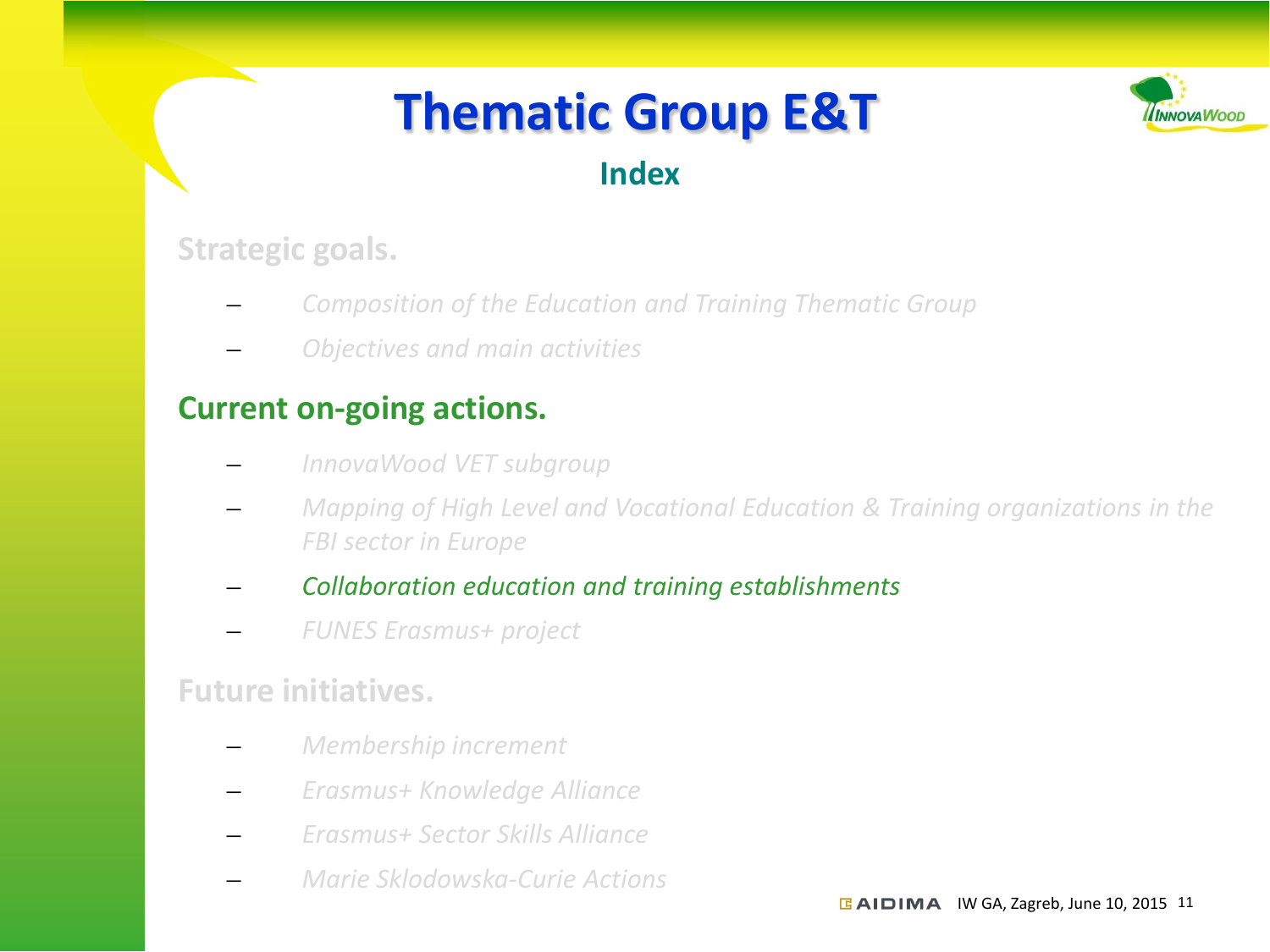## **2. Current on-going actions**



Facilitation and fostering **mobility of teachers and students and technicians** between universities, VETs and Technical Centres will be encouraged in order to **increase collaborations**. The ERASMUS funding programme and Marie Curie have been identified as the right EU Programmes to develop these initiatives. Project initiatives of interest to the IW network will be developed by TG ET.

#### Planned strategy:

- 1. Identification of potential candidates: teachers, students, staff…
	- Prepare a proposal for a Marie Curie action, or
	- Prepare a proposal for Erasmus + Key Action 1: Mobility of persons for learning reasons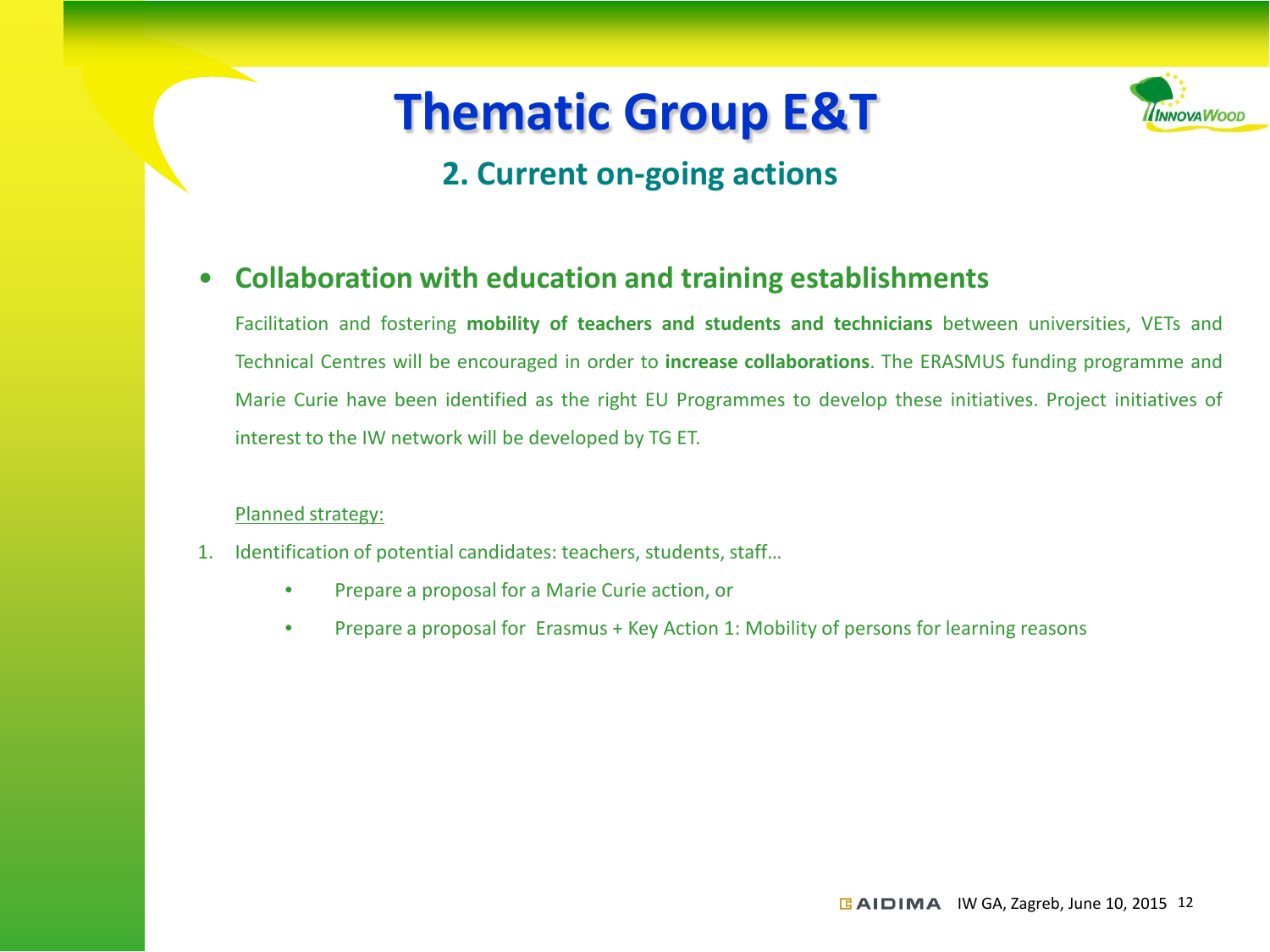

## **Index**

### **Strategic goals.**

- *Composition of the Education and Training Thematic Group*
- *Objectives and main activities*

### **Current on-going actions.**

- *InnovaWood VET subgroup*
- *Mapping of High Level and Vocational Education & Training organizations in the FBI sector in Europe*
- *Collaboration education and training establishments*
- *FUNES Erasmus+ project*

- *Membership increment*
- *Erasmus+ Knowledge Alliance*
- *Erasmus+ Sector Skills Alliance*
- *Marie Sklodowska-Curie Actions*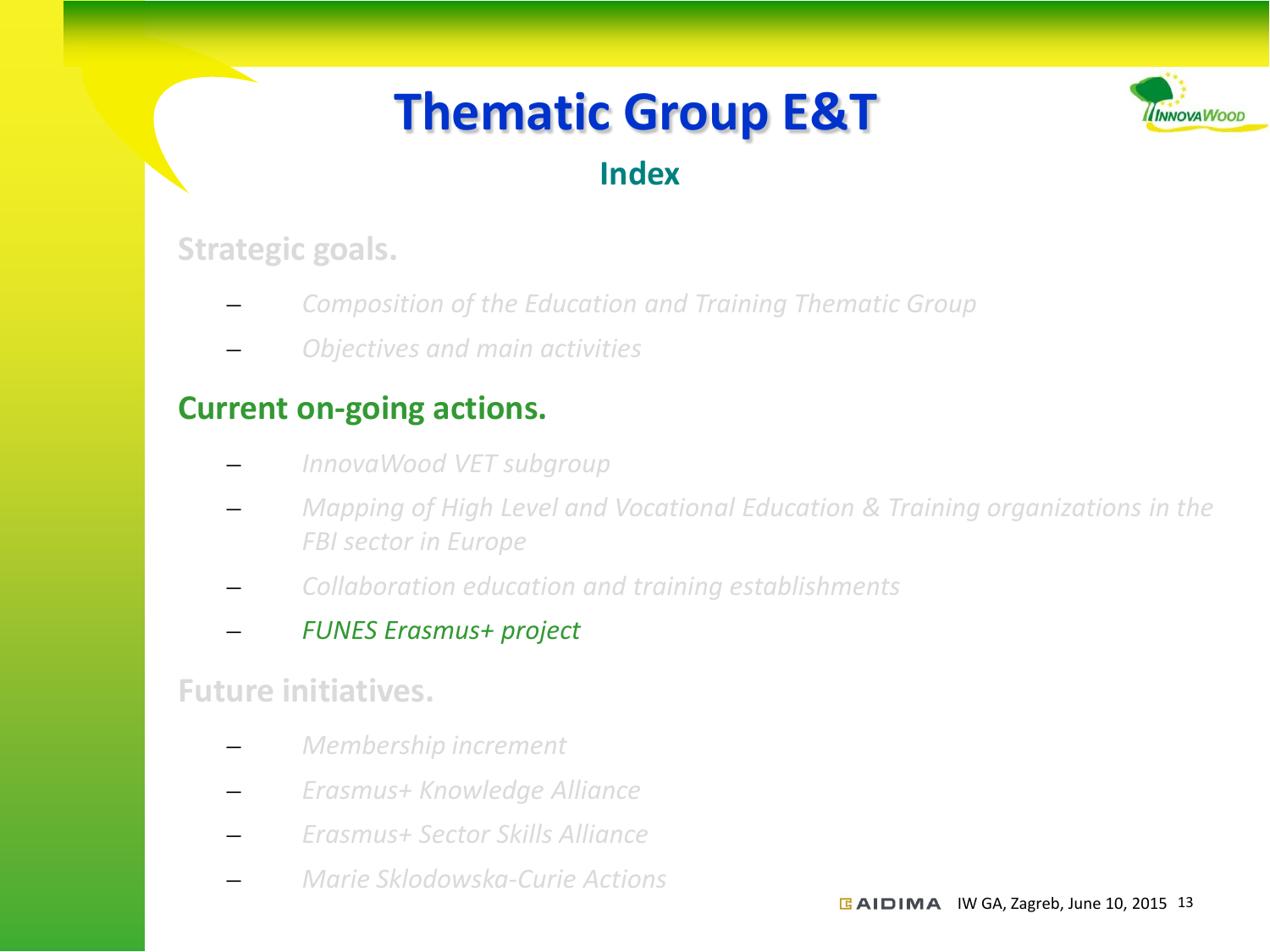

### **2. Current on-going actions**

• **FUNES Erasmus+ project:**



Being a KA2 project (Cooperation and Innovation for Good Practices) Funes project will define the future trends in skills in the European furniture sector. Consequently and firstly, scenarios for the VET are being created in order to identify future skills. E-learning training material will be developed and at least two workshops to disseminate the project progess and results will be organized, in Brussels and Italy.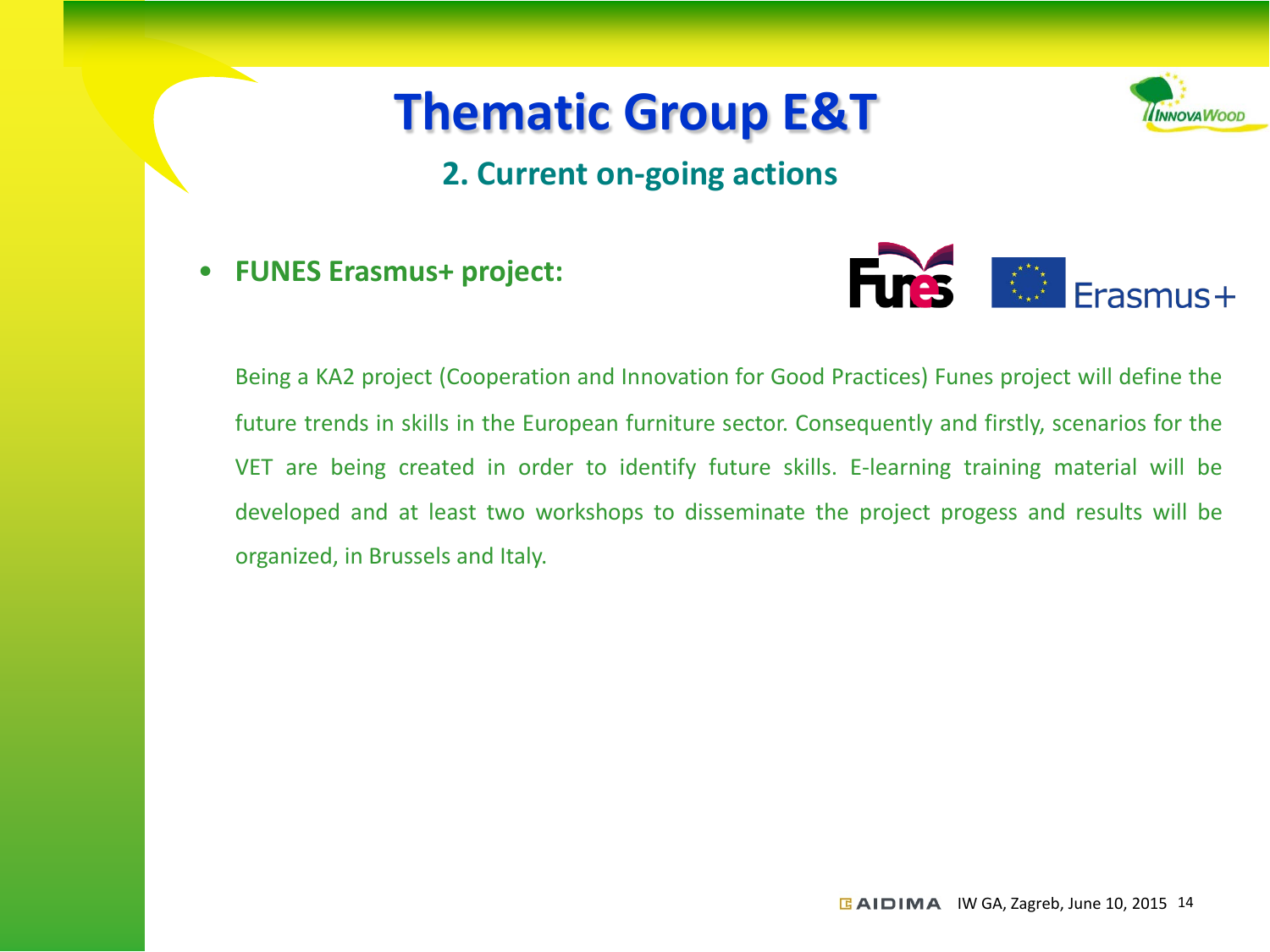## **2. Current on-going actions**

• **FUNES Erasmus+ project:**

Objectives and steps:



- **1. Mapping the current furniture sector and E&T** situation related to the furniture industry.
- **2. Mapping the future furniture scenarios** in order to identify new business models that will set the competencies, skills and knowledge that employees of companies in the furniture industry must acquire to maintain competitiveness and positioning.
- **3. Identification of new competencies and skills needed to addressthese new business models.**
- 4. Development of an **self-assessment questionnaire** to allow people to determine whether they have these identified new skills or not, so that afterwards they can follow a recommended training plan.
- 5. Development of **e-learning training material**.
- **6. Pilot test** to assess both the questionnaire and the training material.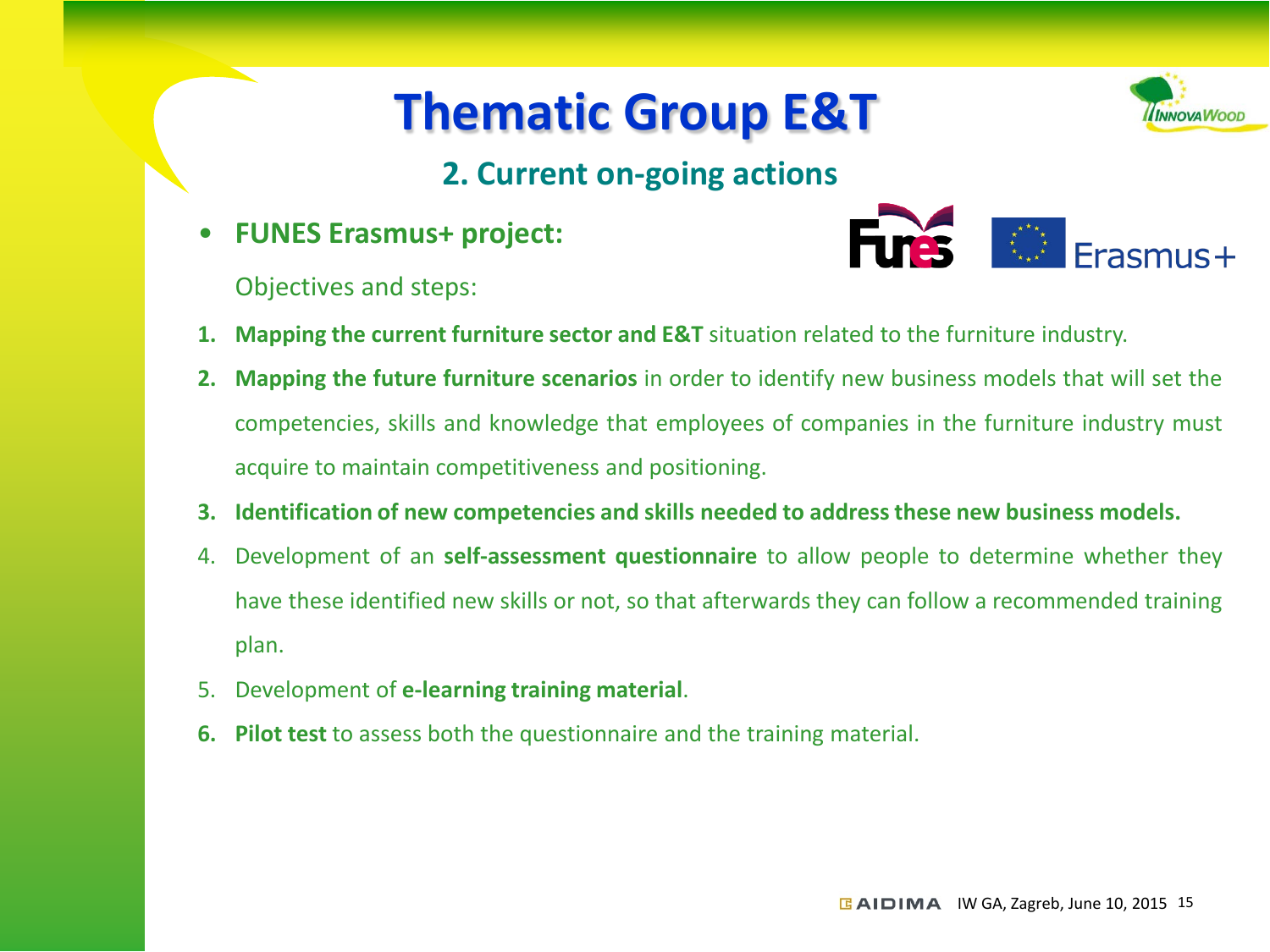## **2. Current on-going actions**

• **FUNES Erasmus+ project:**



- $\bigcirc$  Erasmus+ **Fures**
- 1. AIDIMA Furniture, Wood and Packaging Technology Institute (E&T TG leader) **39.431€**
	- 2. FEVAMA Wood and Furniture of Valencian Community Business Federation **30.431€**
- 3. CFPIMMM VET Centre of Wood and Furniture Industries (E&T TG expert) **31.581€**
- 4. COSMOB Centro Tecnologico (KT TG leader) **40.522€**
	- 5. Fondazione ENAIP Lombardia **43.122€**
- 6. INNOVAWOOD **43.122€**
	- 7. ITD Wood Technology Institute (E&T TG expert) **25.228€**

FEVAMA











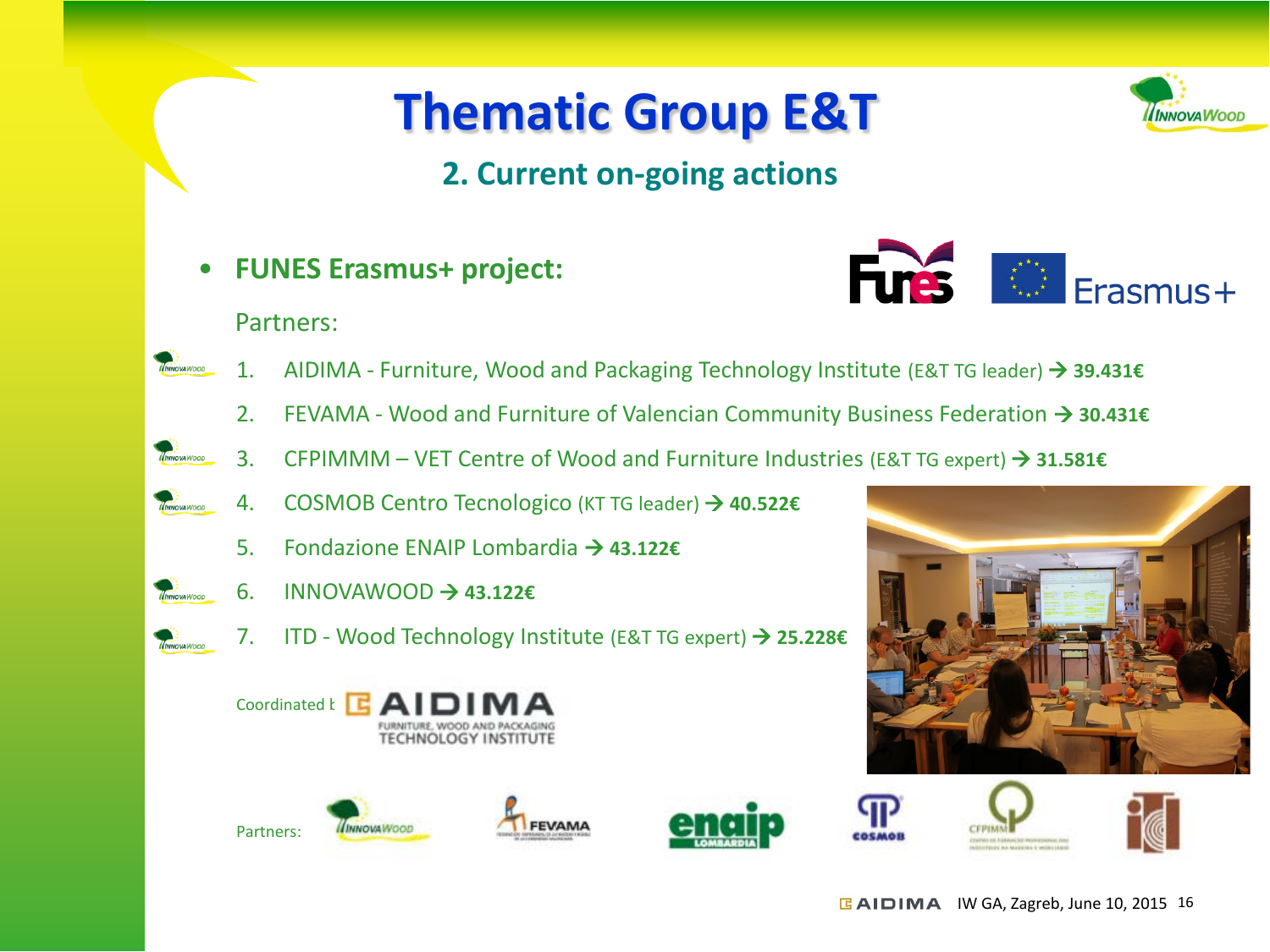

## **Index**

### **Strategic goals.**

- *Composition of the Education and Training Thematic Group*
- *Objectives and main activities*

### **Current on-going actions.**

- *InnovaWood VET subgroup*
- *Mapping of High Level and Vocational Education & Training organizations in the FBI sector in Europe*
- *Collaboration education and training establishments*
- *FUNES Erasmus+ project*

- *Membership increment*
- *Erasmus+ Knowledge Alliance*
- *Erasmus+ Sector Skills Alliance*
- *Marie Sklodowska-Curie Actions*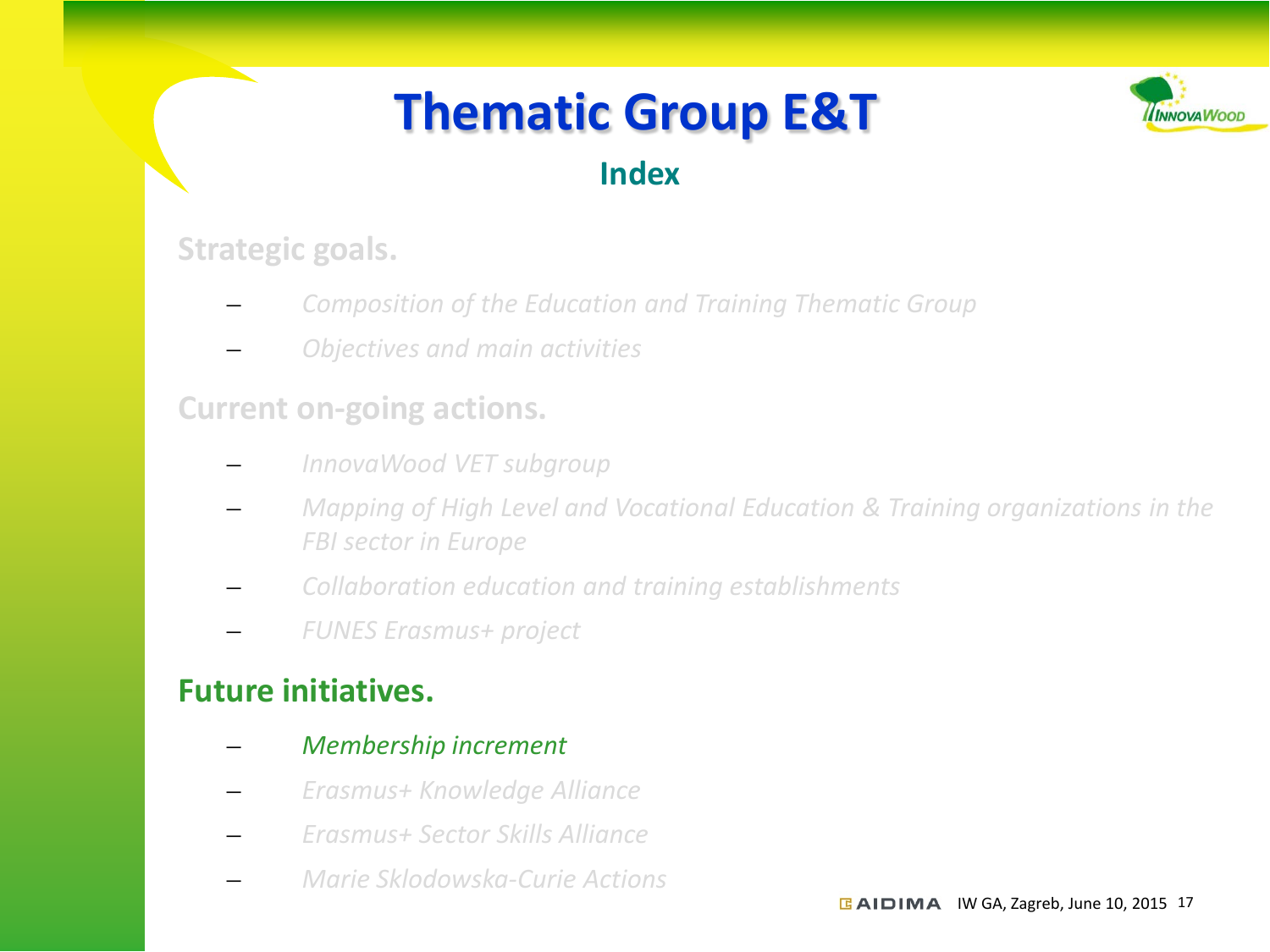## **3. Future Initiatives**

#### • **Membership increment:**

Along with the cooperation of current IW members, invitation to:

- AUSTRIA: Graz University of Technology, Institute for timber engineering and wood technology • BULGARIA: University of Forestry – Sofia.
- CZECH REPUBLIC: Česká zemědělská univerzita v Praze, Faculty of Forestry and Wood Sciences
- FINLAND: Seinäjoki University of Applied Sciences, School of Wood Technology
- **FRANCE:**
- ENSTIB d'Epinal
- LaBoMaP Arts et Métiers ParisTech Cluny
- **GERMANY:** Holzforschung München
- **ITALY:** VET School ISIS-IPSIA G.Meroni. Lissone
- **POLAND:** Faculty of Wood Technology, Szkota Glówna Gospordarstwa Wiejskiego w Warzawie
- **SPAIN:**
- University of Vigo. Engineering School Forestry.
- VET Centre of Catarroja. Valencia.
- **SWEDEN:** Wood Science and Technology, Lulea University of Technology, Skelleftea.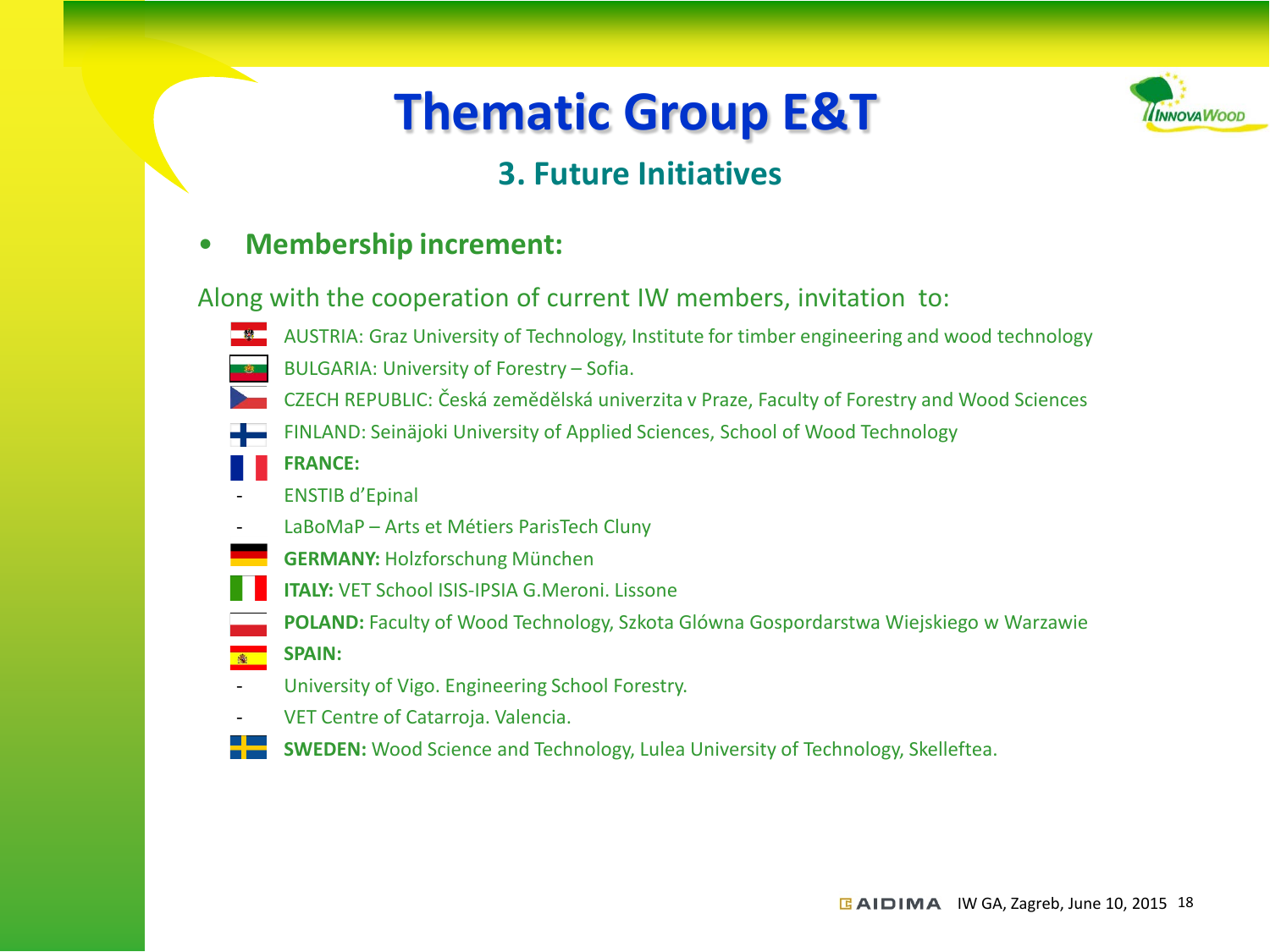

## **Index**

### **Strategic goals.**

- *Composition of the Education and Training Thematic Group*
- *Objectives and main activities*

### **Current on-going actions.**

- *InnovaWood VET subgroup*
- *Mapping of High Level and Vocational Education & Training organizations in the FBI sector in Europe*
- *Collaboration education and training establishments*
- *FUNES Erasmus+ project*

- *Membership increment*
- *Erasmus+ Knowledge Alliance*
- *Erasmus+ Sector Skills Alliance*
- *Marie Sklodowska-Curie Actions*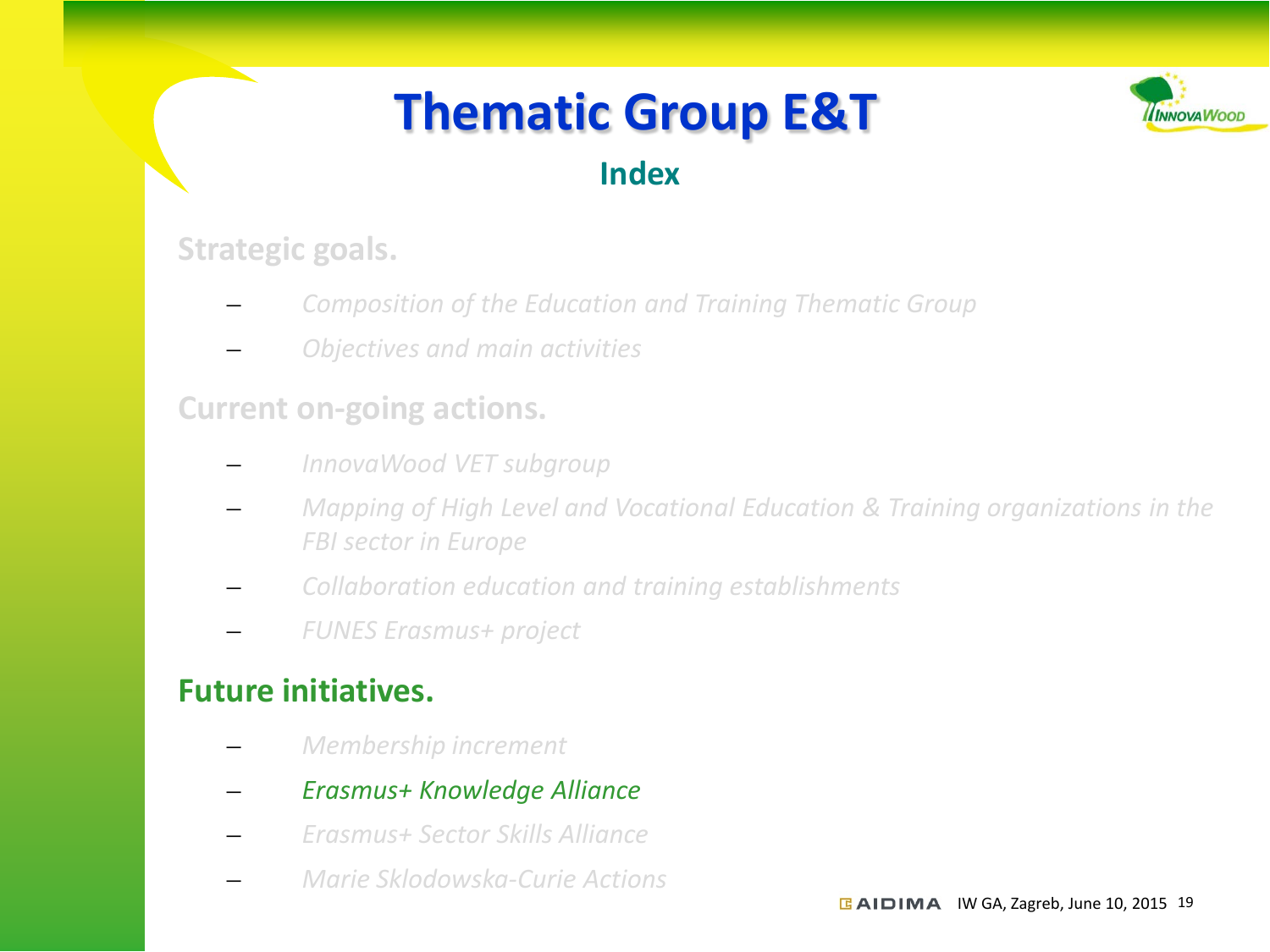## **3. Future Initiatives**

- **Erasmus+ Knowledge Alliance:**
	- Objective:

Knowledge Alliances are transnational, structured and result-driven projects, notably between **higher education and business**. Knowledge Alliances are **open to any discipline, sector and to cross-sectoral cooperation**. The partners share common goals and work together towards mutually beneficial results and outcomes.

Which activities are supported under this action?

- Boosting innovation in higher education, business and in the broader socio-economic environment.
- Developing entrepreneurship mind-set and skills.
- Stimulating the flow and exchange of knowledge between higher education and enterprises. Elegibility criteria:
- Minimum **six independent organisations** from at least three Programme Countries, out of which **at least two higher education institutions** and **at least two enterprises**.
- Deadline: End February 2016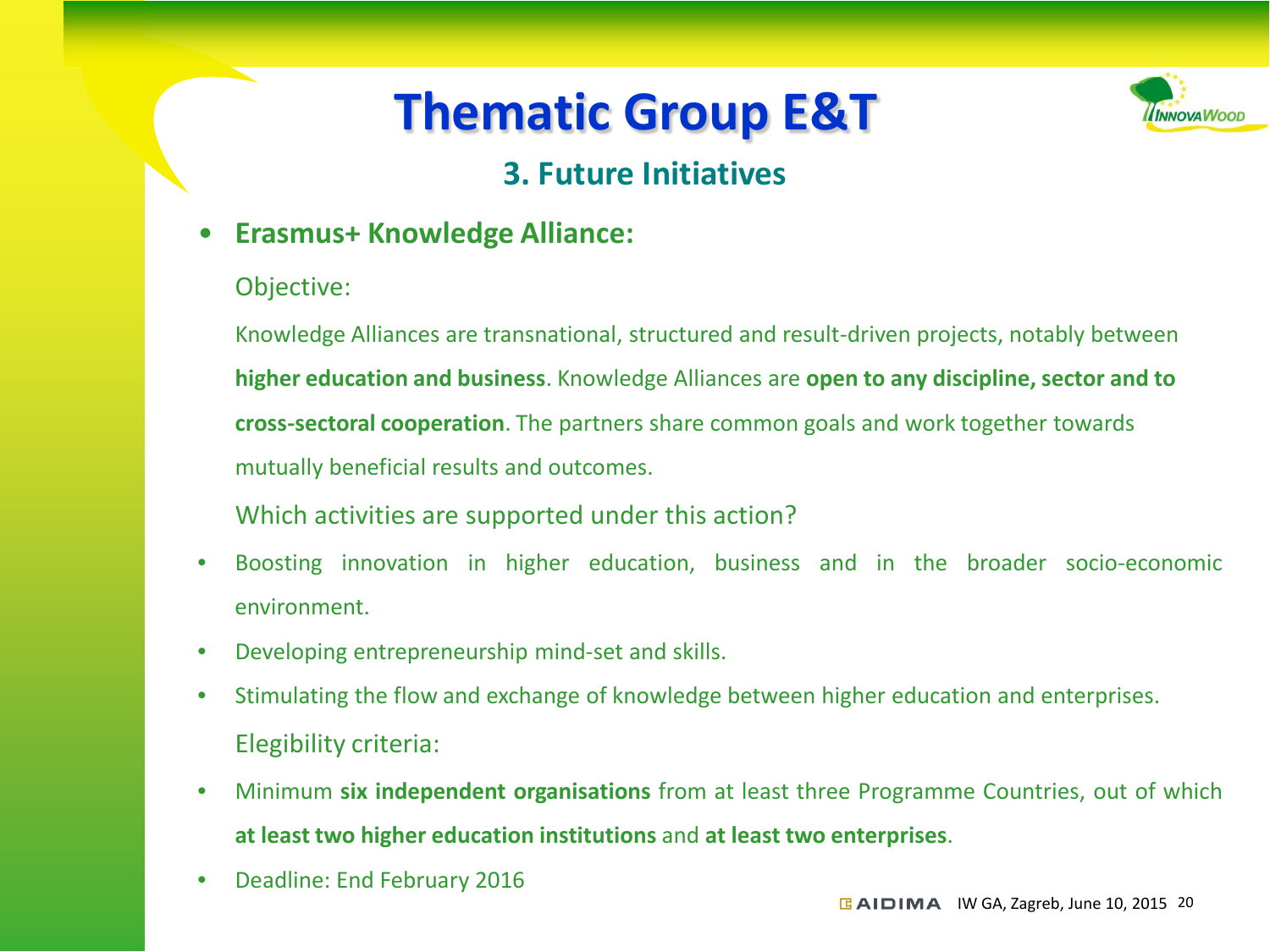

## **Index**

### **Strategic goals.**

- *Composition of the Education and Training Thematic Group*
- *Objectives and main activities*

### **Current on-going actions.**

- *InnovaWood VET subgroup*
- *Mapping of High Level and Vocational Education & Training organizations in the FBI sector in Europe*
- *Collaboration education and training establishments*
- *FUNES Erasmus+ project*

- *Membership increment*
- *Erasmus+ Knowledge Alliance*
- *Erasmus+ Sector Skills Alliance*
- *Marie Sklodowska-Curie Actions*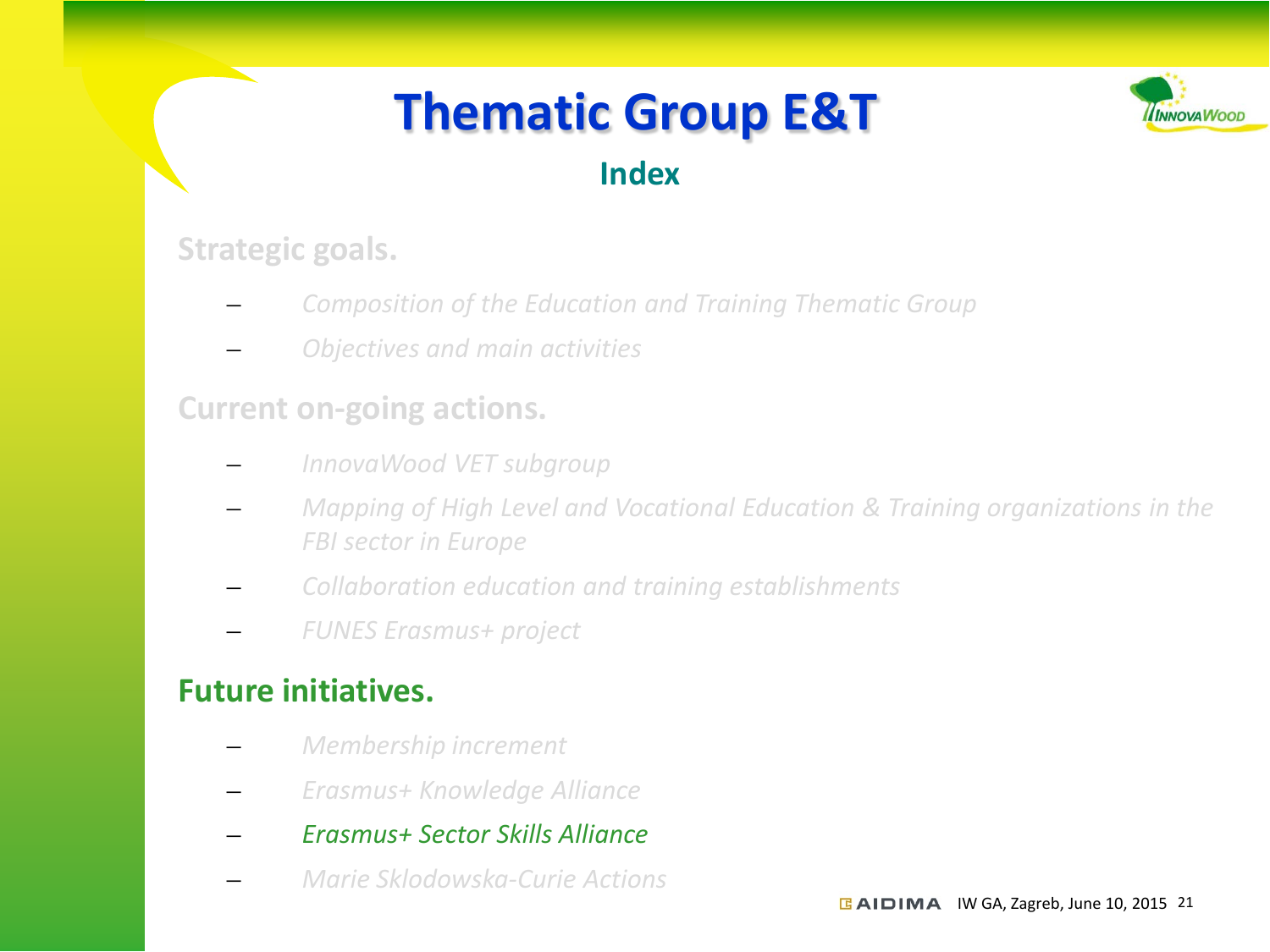

## **3. Future Initiatives**

• **Erasmus+ Sector Skills Alliance:**

#### Objective:

Sector Skills Alliances are transnational projects drawing on evidence of **trends in a specific economic sector and skills needed in order to perform in one or more professional fields**. The **sectors**that will be eligible under this action are sectors with skills imbalances, to which current Commission policies respond:

• Manufacturing & Engineering , Commerce, Information and communication technology, Environmental technologies (Eco-innovation), Cultural and creative sectors, Health care, Tourism.

**It is needed some communicaton between IW and the EC to include the FBI sector.**

#### Which activities are supported under this action?

- Defining skills and training provision needs in a given specific economic sector.
- Designing and delivering joint curricula.

#### Elegibility criteria:

- if a Sector Skills Alliance covers 5 countries, it needs:
	- 5 public or private entities that **provide VET** (one per country),
	- 5 public or private entities that have **sector-specific expertise and represent or are present in a given sector** (one per country), and
	- 5 public or private entities that have a **regulatory function for education and training systems**(one per country).
- Deadline: End February 2016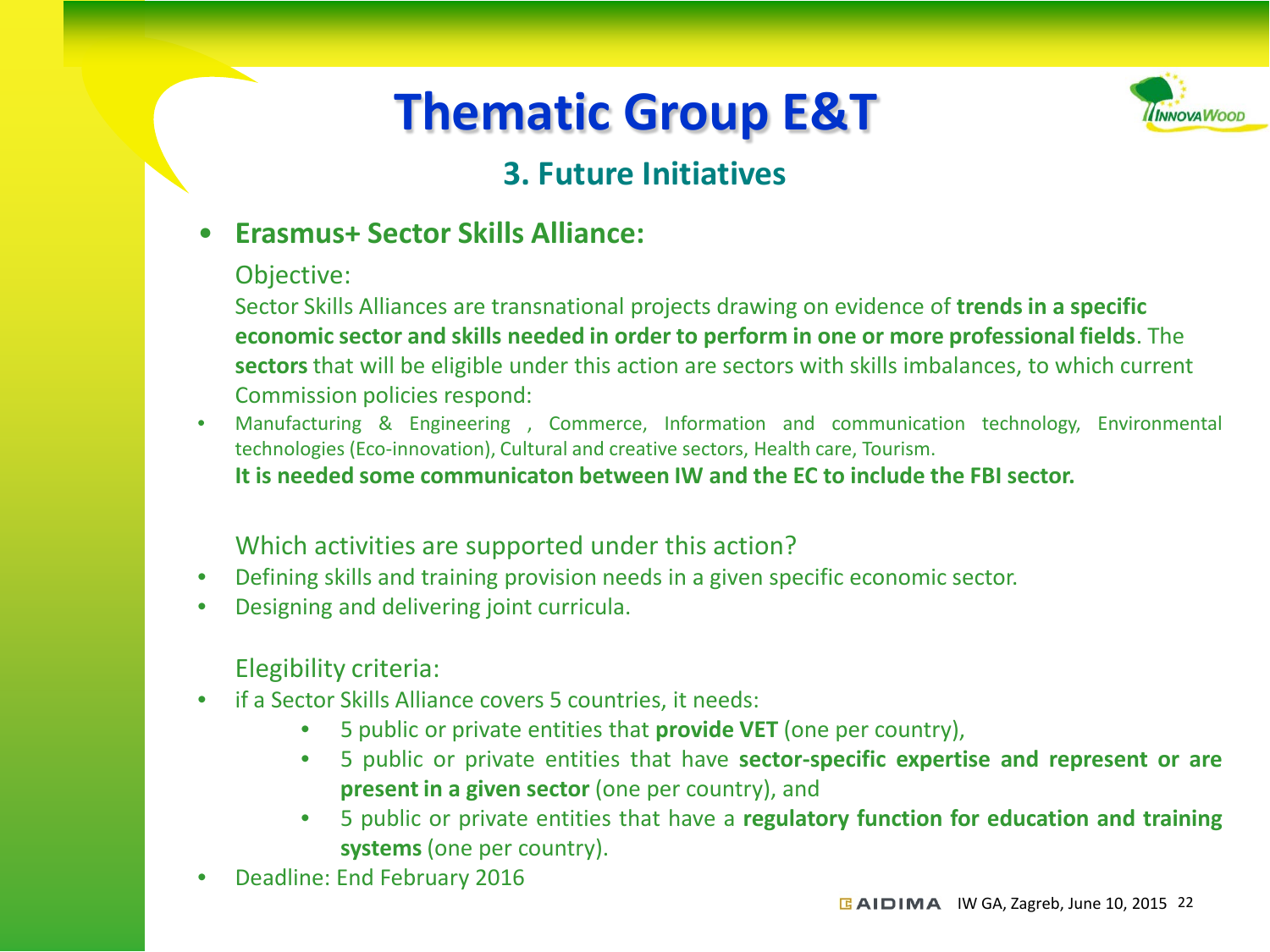

## **Index**

### **Strategic goals.**

- *Composition of the Education and Training Thematic Group*
- *Objectives and main activities*

## **Current on-going actions.**

- *InnovaWood VET subgroup*
- *Mapping of High Level and Vocational Education & Training organizations in the FBI sector in Europe*
- *Collaboration education and training establishments*
- *FUNES Erasmus+ project*

- *Membership increment*
- *Erasmus+ Knowledge Alliance*
- *Erasmus+ Sector Skills Alliance*
- *Marie Sklodowska-Curie Actions*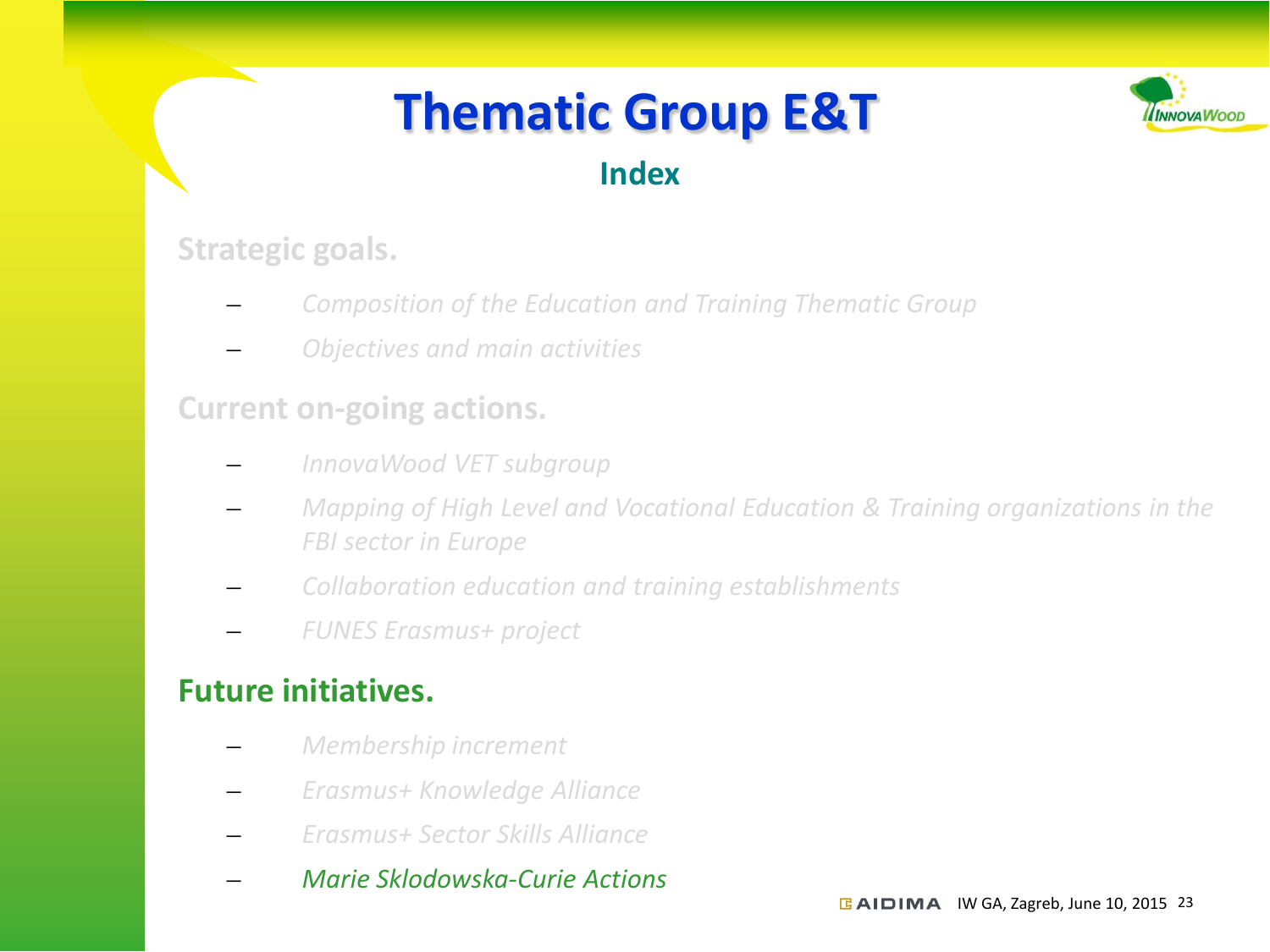

## **3. Future Initiatives**

#### **Marie Sklodowska-Curie Individual Fellowship Action (IF MSCA 2015):**

What does it offer?

• Opportunities to work on personal research projects by moving between countries and possibly sectors to acquire new skills.

Who applies?

• Individual researchers together with the host organisation.

Who is funded?

- Postdoctoral researchers
- Host institutions

Call details:

• Deadline: 10 September 2015 *at 17:00 Brussels time*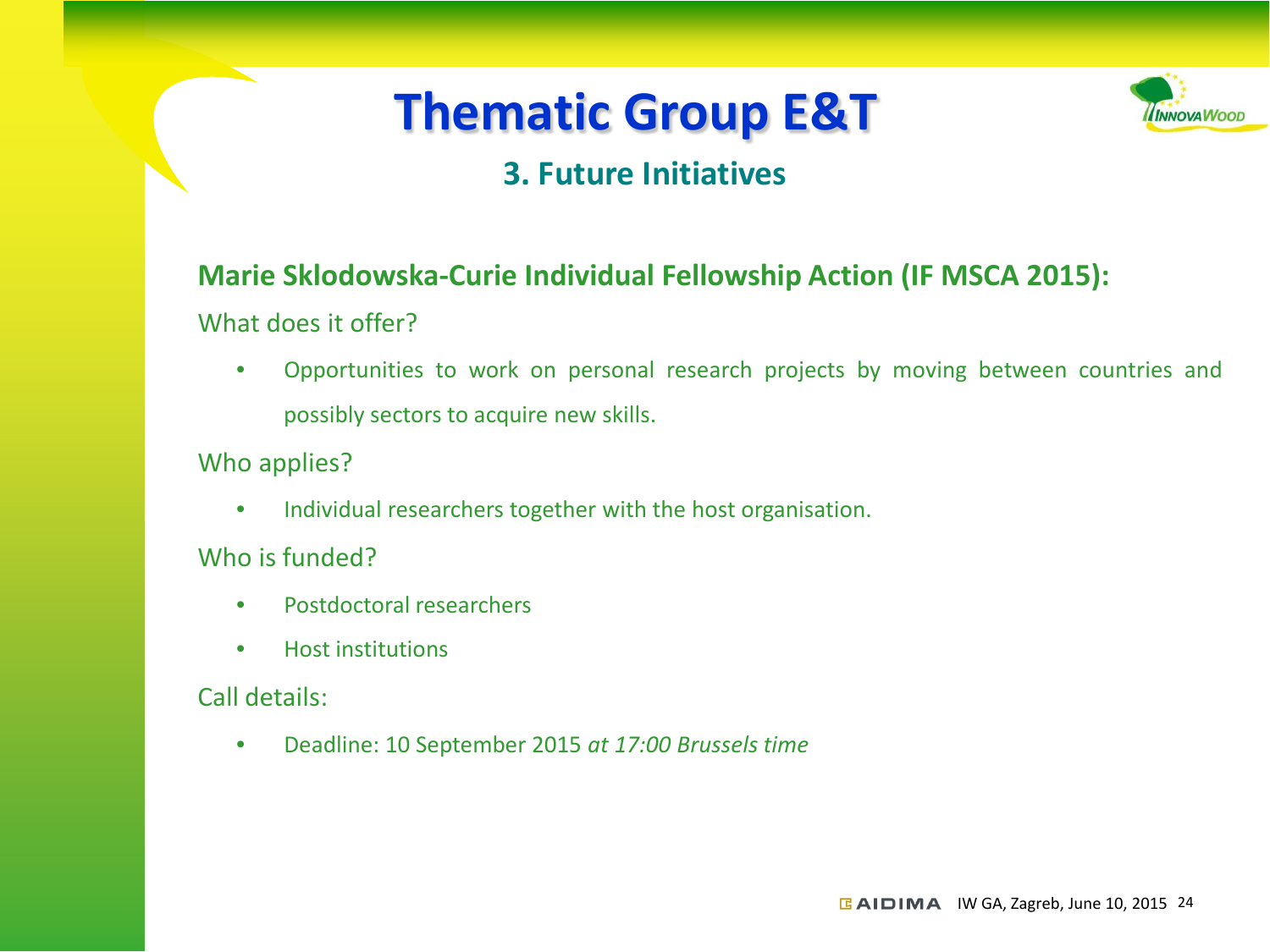

## **3. Future Initiatives**

#### **Marie Sklodowska-Curie Individual Fellowship Action (H2020-MSCA-IF-2015):**

 $\Box$  Enhance the creative and innovative potential of experienced researchers by providing them with opportunities to acquire new knowledge, work on research projects in a European context or outside Europe

 $\Box$  Special eligibility conditions for those resuming a career or returning to Europe

#### **Topics**

- Chemistry
- Social Sciences and Humanities
- Ecomonic Sciences
- Environmental Sciences and Geology
- Information Sciences and Engineering
- Life Sciences
- Mathematics
- Physics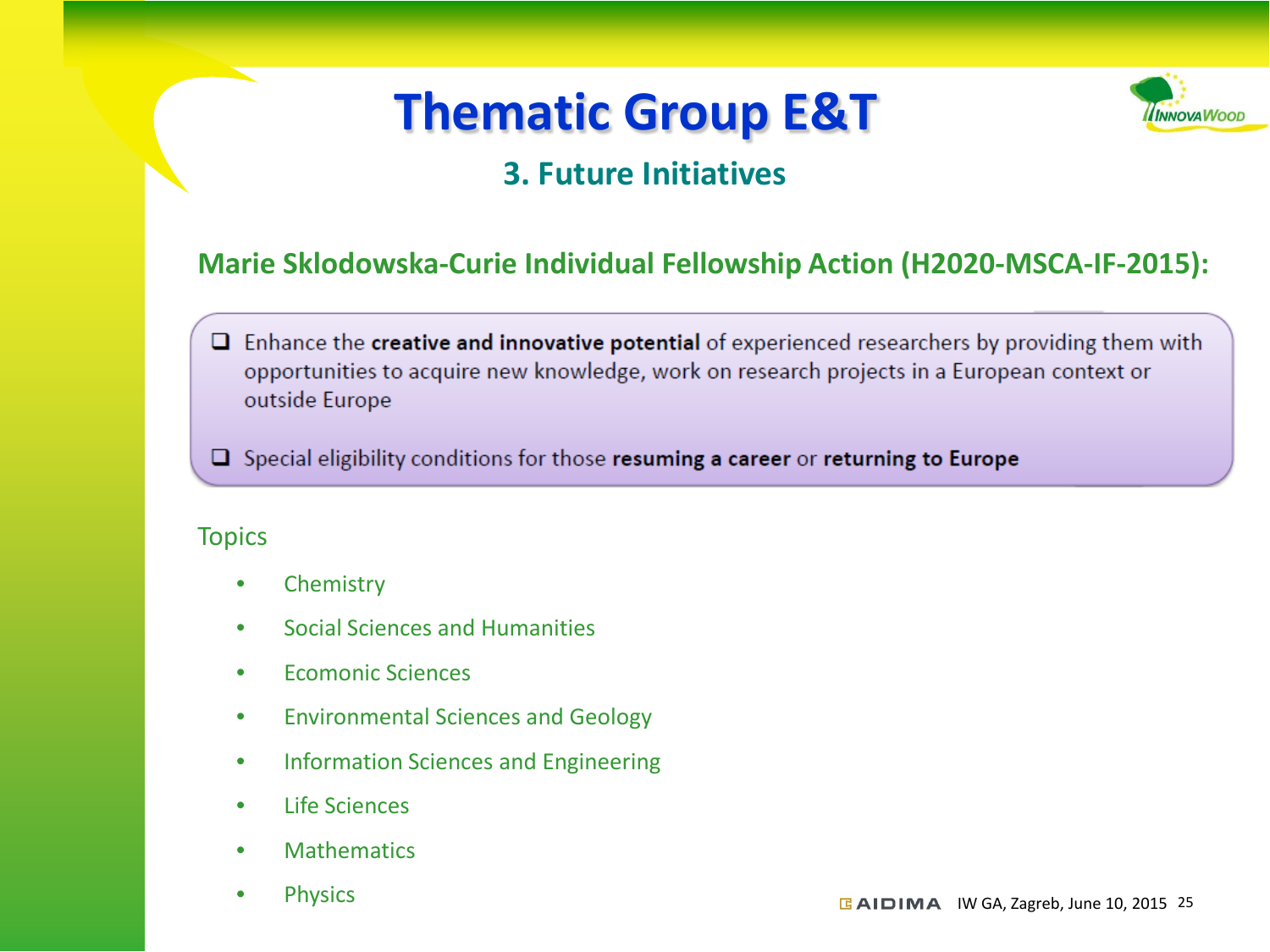

## **3. Future Initiatives**

#### **Marie Sklodowska-Curie Individual Fellowship Action (H2020-MSCA-IF-2015):**

Possibilities for the Individual Fellowships – IF-2015:



#### For fellows from Europe going to Third countries and returning







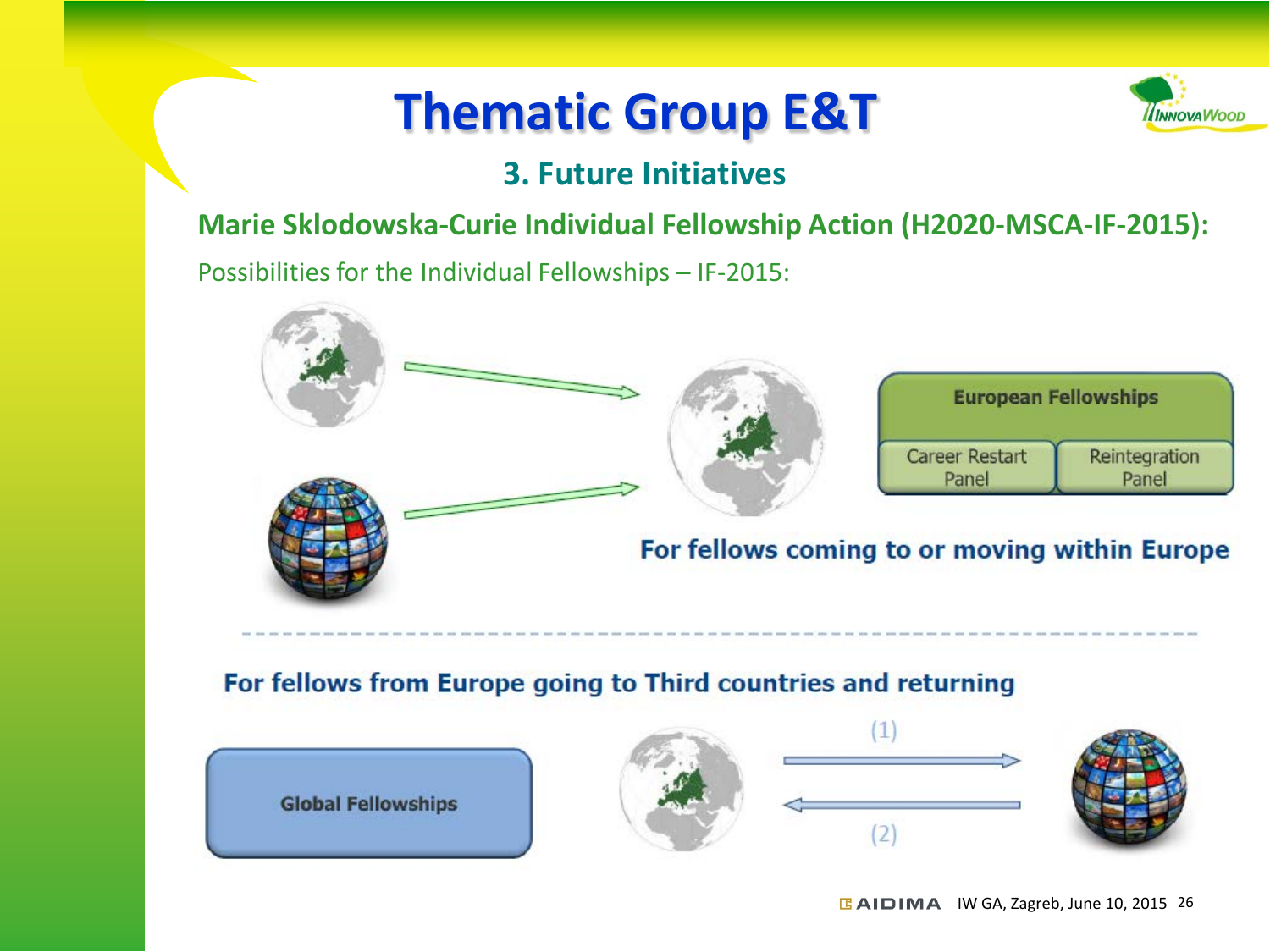

#### **IF: Individual Fellowships**

EF-ST: Standard European Fellowship

**NNOVA WOO** 

- EF-CAR: Career Restart Panel
- EF-RI: Reintegration Panel
- GF: Global Fellowship

#### Mobility rule – IF-2015:

**European Fellowships** 



#### **STANDARD FUROPFAN FFI LOWSHIP**

- $\Box$  ER of any nationality must move or have moved from any country to the MS or AC where the host institution is located
- $\Box$  Mobility rule: not have resided or carried out his / her main activitiv in the country of the host institution for more than 12 months / 3 years prior to the call deadline
- $\Box$  Duration of the project: 12 24 months (secondments included)

#### **CAREER RESTART PANEL (CAR)**

- $\Box$  Support to researchers who want to resume research in Europe after a break in research
- $\Box$  ER of any nationality who must move or have moved from any country to the MS / AC where the host institution is located
- **Q** Break in research: not active in research for at least 12 months prior to the deadline of submission (10/09/15)
- $\Box$  Multidisciplinary Panel
- $\Box$  Duration of the project: 12-24 months

#### **REINTEGRATION PANEL (RI)**

- □ Support to researchers who want to return and reintegrate in a longer term research position in Europe
- Mobility from a Third Country to a MS / AC where the host institution is located
- $\Box$  ER eligible: nationals or long-term residents of a MS / AC (min. 5 consecutive years carrying out research in 1 or more MS / AC)
- Multidisciplinary Panel
- D Duration of the project: 12-24 months

Specific mobility rule CAR/RI: no more than 36 months out of the 5 years previous to the Call deadlne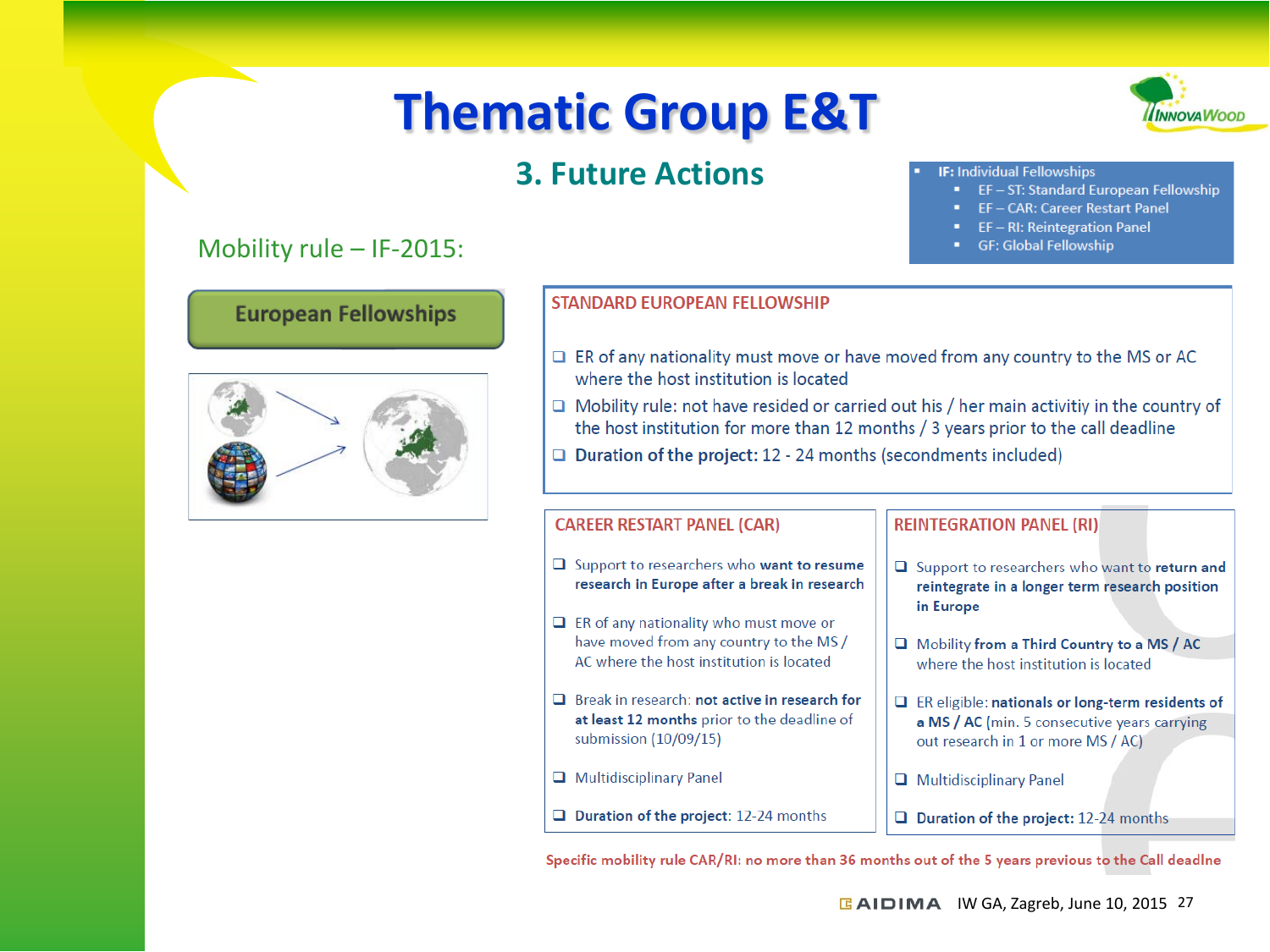



#### **IF: Individual Fellowships**

- EF-ST: Standard European Fellowship
- EF-CAR: Career Restart Panel
- EF-RI: Reintegration Panel
- GF: Global Fellowship

#### Mobility rule – IF-2015:



- $\Box$  Duration: 12-24 months, outgoing phase in a TC + 12 months returning phase in Europe.
- $\Box$  ER elegible: nationals and long-term residents in MS / AC
- $\Box$  Mobility from any country to the TC of the outgoing phase
- Mobility rule to be fulfilled in the TC of the outoing phase  $\Box$
- $\Box$  Minimum participation: 1 beneficiary in MS / AC (host institution) + 1 Partner Organisation in TC
- $\Box$  Letter of Commitment from Partner Organisation in TC compulsory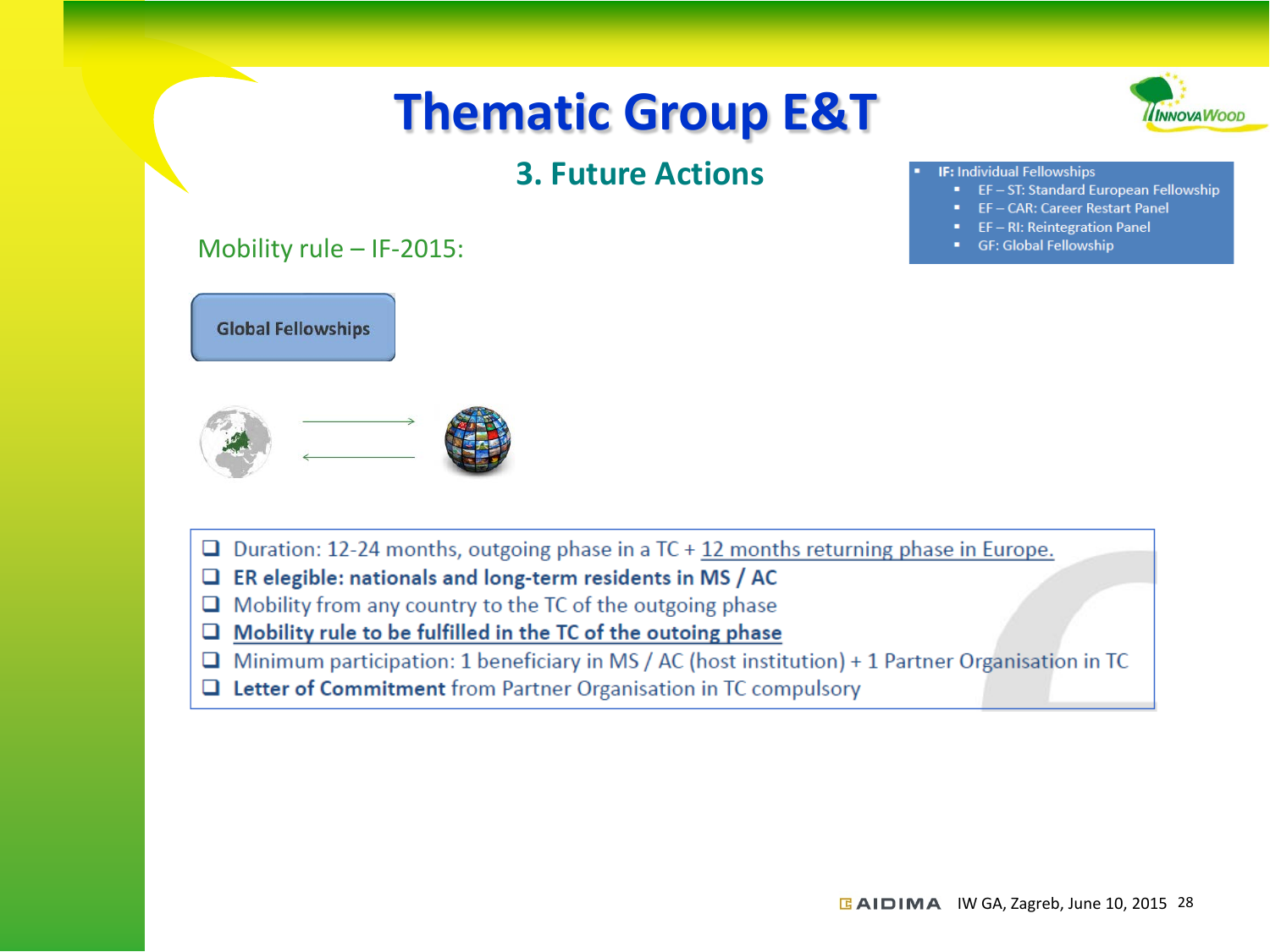

## **3. Future Actions**

#### Financing – IF-2015:

| <b>MSCA</b> | <b>Researcher Unit Cost (person/month)</b> |                              |                     | Institutional Unit Cost (person/month)  |                             |
|-------------|--------------------------------------------|------------------------------|---------------------|-----------------------------------------|-----------------------------|
|             | Living<br>Allowance *                      | <b>Mobility</b><br>Allowance | Family<br>Allowance | Research,<br>training and<br>networking | Management and<br>overheads |
|             | 4.650                                      | 600                          | 500                 | 800                                     | 650                         |

- $\Box$  Budget pre-calculated by EC, base on unit costs
- 100% financing, "flat rates"
- $\Box$  Living Allowance:
	- $\checkmark$  country correction factor applies (host country)
	- √ Gross EU contribution: 55.800€ / year(- cuota patronal, taxes, S.S...)
- $\Box$  Family Allowance: determined at the submission deadline.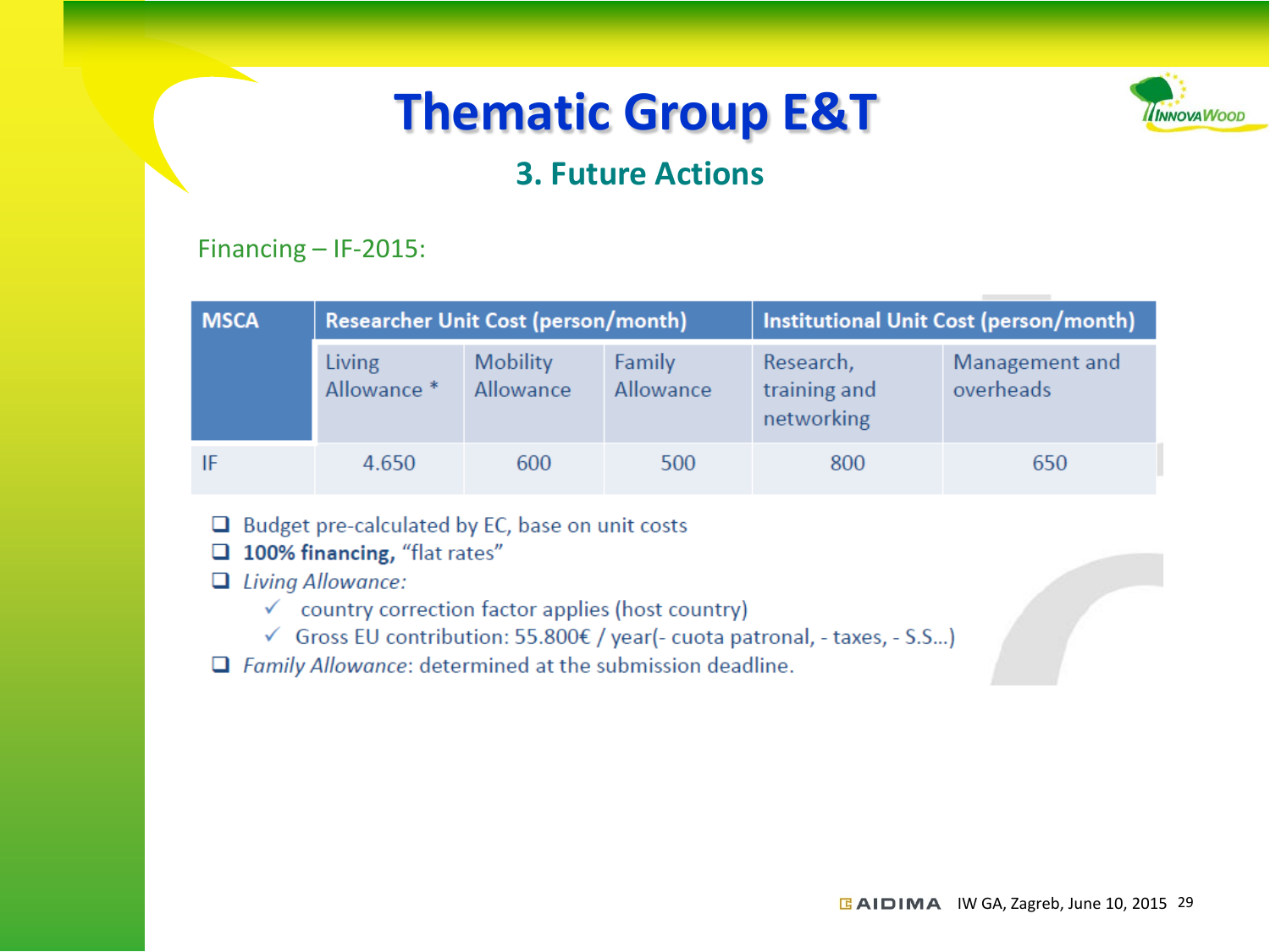## **3. Future Actions**

From the Education & Training TG, this action will be coordinated, given that there is an interest of IW members.

Should any member has a PhD interested in this Action, please do contact: camo@aidima.es.

**NNOVA WOO**